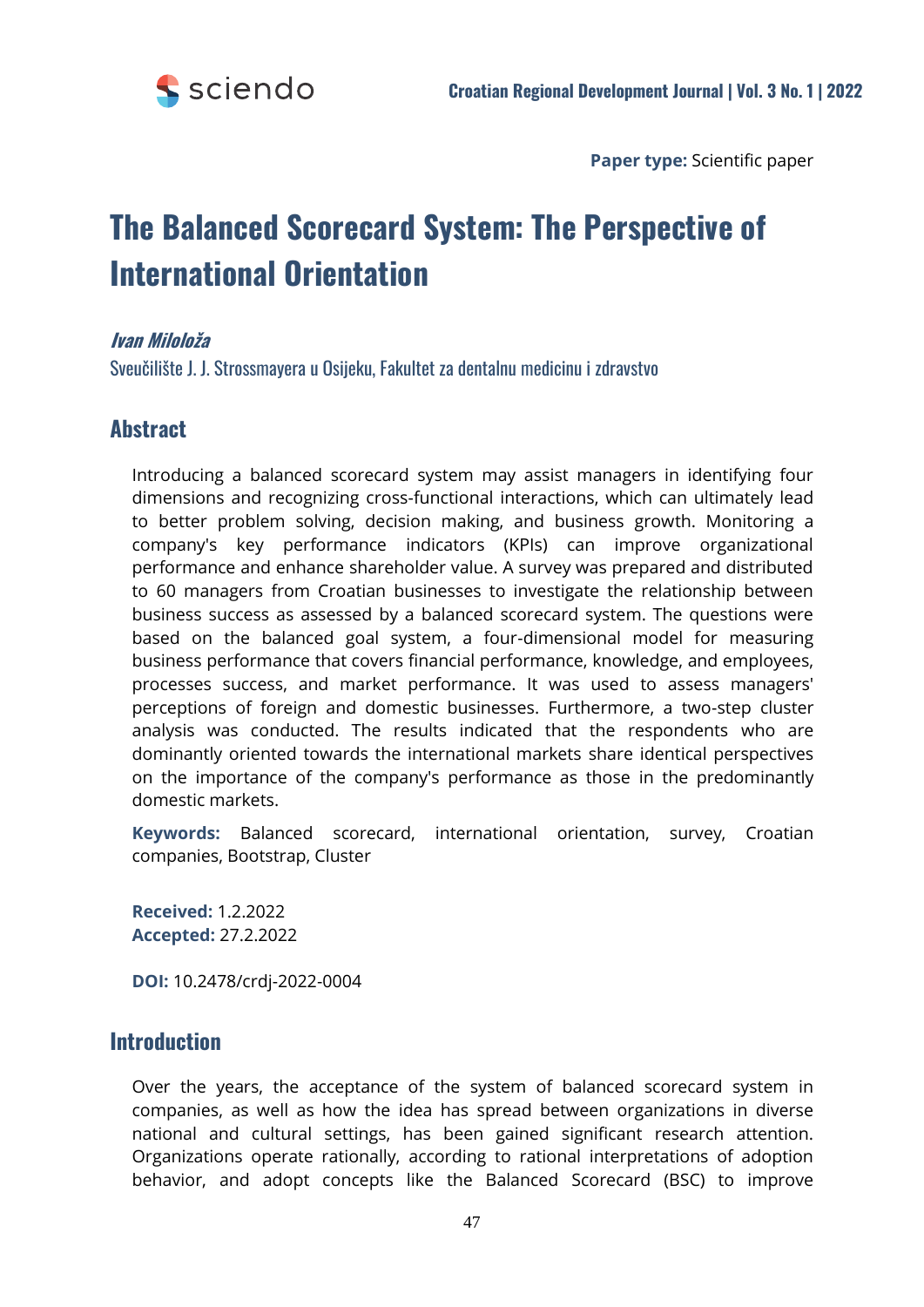## **Croatian Regional Development Journal | Vol. 3 No. 1 | 2022**

performance measurement techniques or strategic control. Such theories are appealing to the mind. On the other hand, social accounts explain adoption behavior by emphasizing how companies are impacted by management styles and are anchored in their institutional and social surroundings (Abrahamson, 1996) or social and institutional forces of various kinds (Sturdy, 2004). Measuring and analyzing the effective performance of components, individuals, and entire companies is one of the most challenging and crucial tasks facing businesses today. The following are some of the benefits of a balanced scorecard system: (i) strategy implementation, (ii) open information flow, (iii) operational transparency, and (iv) early warning system. It is also worth noting that the fundamental benefit of a system of balanced objectives is its simplicity and understandability. Businesses can achieve higher organizational performance and operational excellence by adopting a balanced scorecard system. Outperformance along operational performance lines, such as enhanced customer satisfaction, improved quality, improved productivity, reduced variability, reduced lead-time, lower inventory, and greater operating profitability, is central to operational excellence. To achieve this, it is out of paramount importance to investigate the relationship between business success as assessed by a balanced scorecard system. Hence, the research aim is to assess managers' perceptions of foreign and domestic businesses in Croatia with the emphasis on monitoring managers' perspectives on the businesses' key performance indicators (KPIs) measured by financial indicators (profitability, profit, return of investment), market performance indicators (customer satisfaction, market share, quality of products/services), processes success (efficiency of internal processes, product/service innovation, innovation of internal processes) and knowledge and employees (employee competence, application of new technologies, organizational climate).

To investigate the relationship between business success as measured by a balanced scorecard goal, a survey was designed and delivered to 60 managers from Croatian enterprises. The questions were based on the balanced scorecard system, a fourdimensional approach to measuring business performance that considers financial performance, knowledge, workers, process success, and market performance. It was used to determine how managers felt about foreign and domestic enterprises. Furthermore, a two-step cluster analysis was performed. The results revealed that respondents primarily focused on international markets had the same views on the importance of a company's success as those primarily focused on domestic markets.

# **History and characteristics of the balanced scorecard system**

The main factor and driver of continuous growth and progress of a company in a dynamic market with constant changes is measuring the effects of key processes (Kennerley and Neely, 2003). A wealth of research on the Balanced Scorecard has proven to be a great success in applying this model regardless of the industry to which the companies belong (Ittner et al., 2003; Hoque and James, 2000).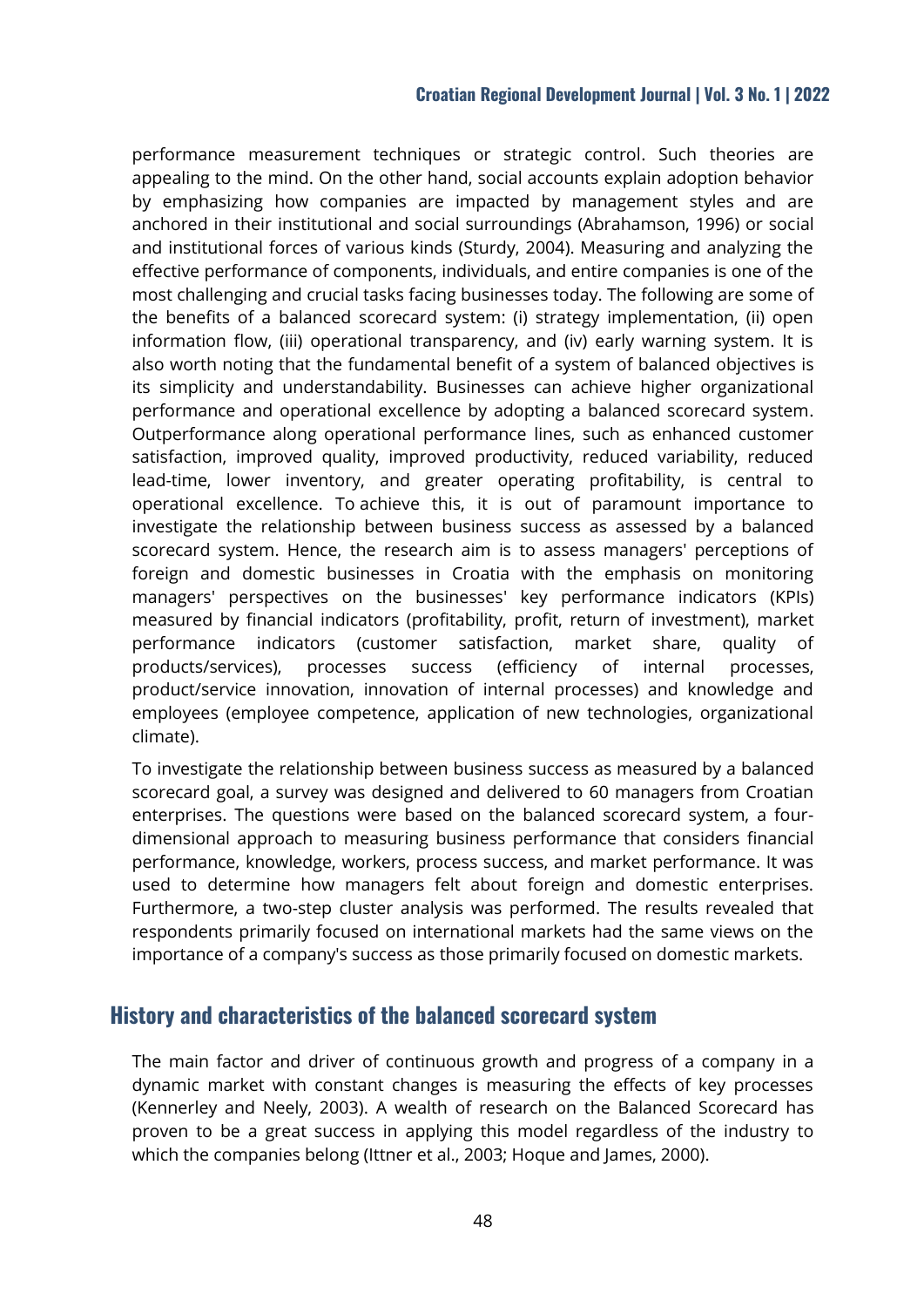The main founders and people responsible for developing a balanced score system are Robert Kaplan, a professor of accounting at Harvard, and David Norton, founder, and president of Renaissance Solutions. They began their research in 1990 when they conducted a study of a dozen companies (e.g., Hewlett-Packard, General Electric, Shell Canada) to investigate new methods of measuring performance (Nørreklit, 2003). The survey found that 5% of employees understand the strategy of the organization in which they work, 25% of managers have bonuses related to the organization's strategy, 60% of organizations do not link budgets to their strategy, and 85% of top managers spend less than an hour evaluating strategy.

Based on the obtained results, they started building a model that consists of impact measures from 4 perspectives of the organization - clients, internal processes, learning and growth, and financial perspective. To present their research to the public, they published the article "The Balanced Scorecard - Measures that drive Performance" in the prestigious Harvard Business Review (Kaplan and Norton, 1996). Given the great success, in 1996, they wrote the book "The Balanced Scorecard - Translating Strategy into Action" on the same topic (Kaplan and Norton, 1996). Many companies have started introducing a balanced scorecard system, regardless of size and sector, as it has proven to be a simple but effective model for implementing strategy and growth.

The main goal of implementing a balanced scorecard system is to provide top management with a set of key performance indicators that form the basis of business (Olson and Slater, 2002). The motivation for introducing a system of balanced scorecard system in companies is as follows: (i) the emphasis on financial accounting in business performance analysis was no longer sufficient, (ii) ensure full monitoring of key performance indicators in turbulent global markets. By applying a balanced scorecard system, companies are ready to respond to the demands of customers, competition, employees, and management (Jensen, 2001). In other words, by creating a balanced scorecard model it is possible to monitor the results of key performance indicators within four perspectives: financial perspective, customer perspective, internal business process perspective, and employee learning and development (Maltz et al., 2003).

The advantages of introducing a system of balanced scorecard system in companies are multiple (Hoque and James, 2000): 1. development of short-term and long-term business strategy, communication between employees and management at all levels of the company, linking strategic goals with implementation actions, a better understanding of cause-and-effect relationships within the company, consideration of non-financial performance indicators, creating a reward system within the company, greater investment in intellectual capital, a stronger focus on customers, competition and business partners, and increase value for shareholders.

It can be concluded that the most important thing for companies is to ensure a balance between resources, strategy, and its implementation, which leads to the achievement of major business goals (Amaratunga et al., 2001). Also, the incentive to introduce a balanced scorecard system is certainly to improve long-term results,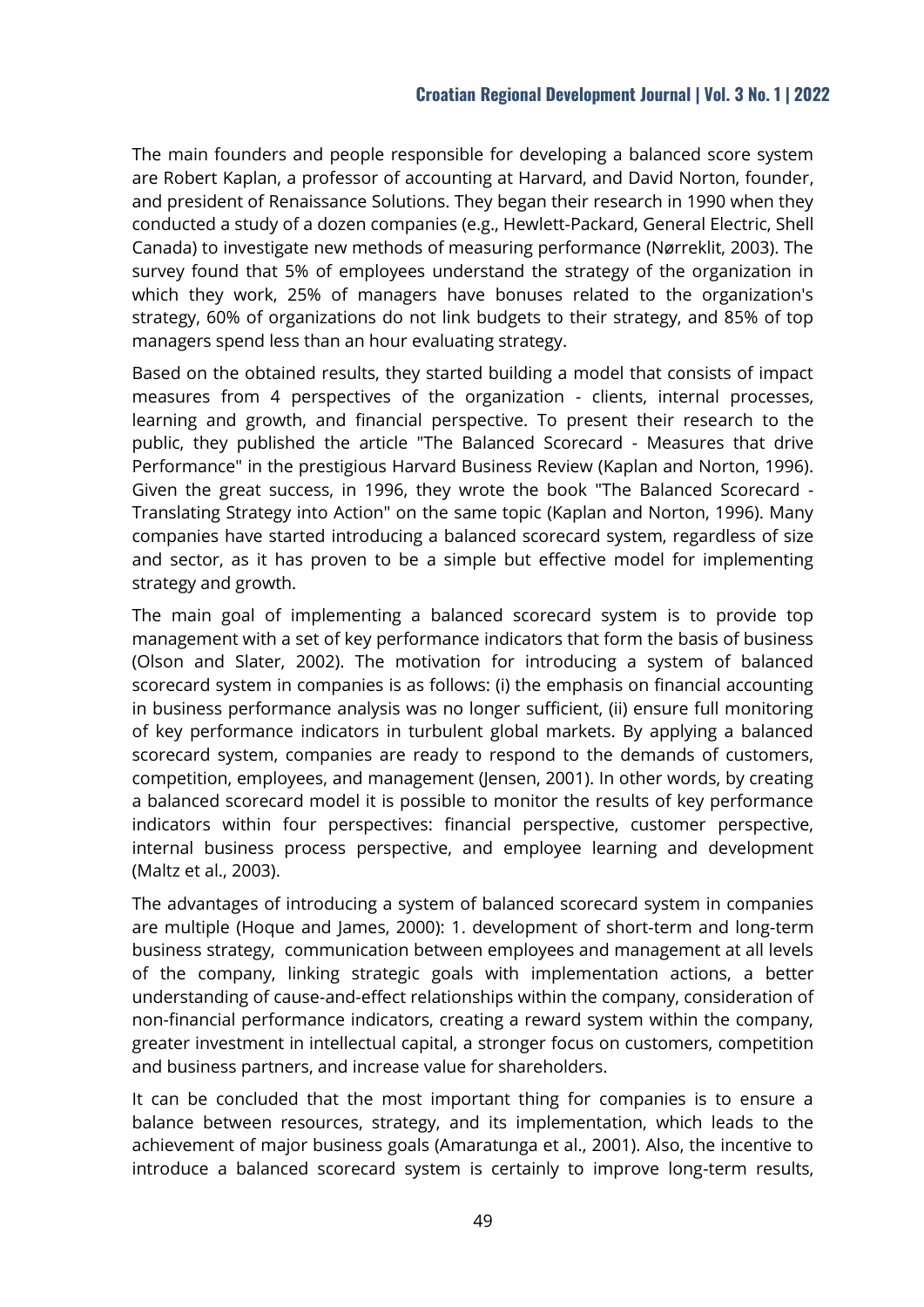consider non-financial performance indicators and achieve value for shareholders (Srivastava et al., 1998).

# **Implementation of a balanced scorecard system**

In today's business environment, a balanced scorecard is a strategic management system linked to the company's employee reward system (Malina and Selto, 2001). Companies use it the most to combine and compare financial and non-financial indicators, and they adapt and improve it according to their own needs and way of doing business (Lingle and Schiemann, 1996).

A large body of research confirms the application of balanced score systems in companies in the United States and Europe (Hoque and James, 2000). The results of the survey showed the following: (i) 60% of Fortune 1000 organizations in the US benefit from or are in the process of implementing a balanced scorecard, (ii) 57% of UK organizations claim to have a balanced scorecard, (iii) 56% of organizations that do not use the system of balanced scorecard system are considering its introduction.

Also, it should be noted that most large American and European companies use a balanced scorecard system. At the same time, their introduction in small and medium enterprises is not yet at the same level as in large enterprises (Fernandes et al., 2006).

In addition, there is a discussion about the level within the company at which the system of balanced scorecard system should be implemented. According to the founders, Kaplan and Norton, a system of balanced scorecard system in large companies should be implemented at the business unit level. A balanced scorecard system in small businesses should be introduced at the enterprise level. Research conducted within small Swiss companies has shown that a balanced scorecard system has been introduced at the company level (Speckbacher et al., 2003).

A survey conducted within 17 companies in Finland showed two different ways of applying the balanced scorecard system: (i) through the system of balanced scorecard system, the goals of the organization were defined, and rewarding employees depended on achieving the set goals, (ii) the system of balanced scorecard system was introduced as an information system which for managers is a tool for improving performance (Malmi, 2001).

A survey conducted within 92 Australian companies sought to show whether companies create their scoreboard based on cause-and-effect logic, link it to a reward system, and implement it at the departmental or enterprise-wide level (Bedford et al., 2008). The survey results showed that 46.3% of organizations do not build a system of balanced scorecard system based on cause-and-effect logic, 52% associate a system of balanced scorecard system with a system of rewarding senior managers, 41% link a system of balanced scorecard system with a reward system for all employees. Also, 96% of the surveyed companies stated that the balanced scorecard system is built at the level of the entire organization.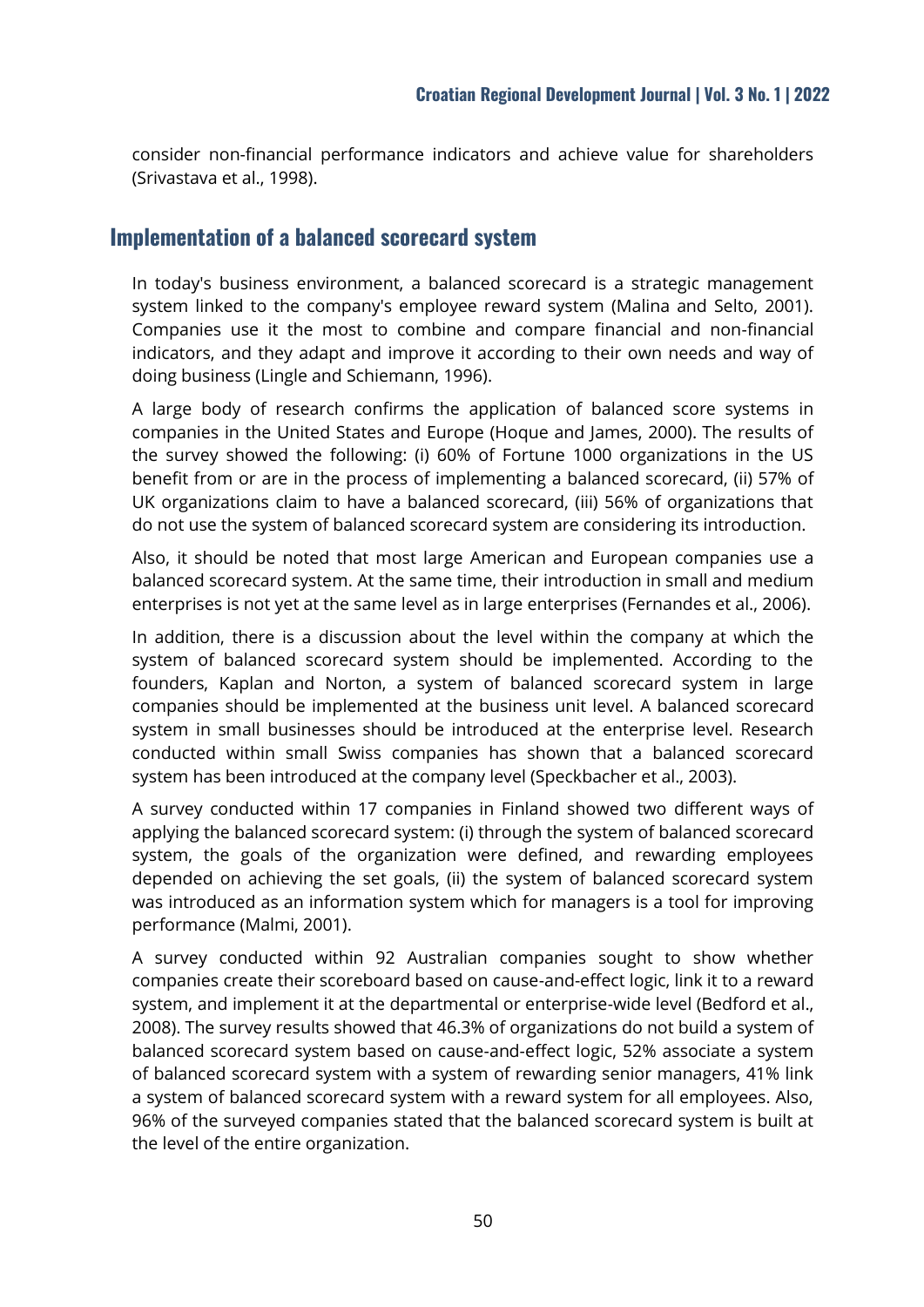The balanced scorecard system connects performance measures and indicators through four different perspectives: Financial, User, Innovation and Learning, Internal Business Processes.

These four perspectives are observed through four parameters: (i) Goals - What do you need to do to succeed? (ii) Measures - What parameters will be selected and monitored to prove business success?, (iii) Target values - What quantitative values will be used to determine the success of the measurement?, and (iv) Initiatives: What needs to be done to achieve the set goals?. In each perspective, the indicators should align with the realization of the goals arising from the company's strategy.

The system of balanced scorecard system implies three basic functions (Halilović and Šehić, 2008): (i) Measurement function, (ii) Strategic management function, and (iii) Communication function.

There are two types of measures used in the system of balanced objectives: (i) Leading indicators and (ii) Past performance indicators.

The main task of the leading indicators is to predict the impact of past performance measures. These indicators can identify specific activities and processes that provide guidelines for past performance indicators.

Past performance indicators focus on historical results such as market share, sales, employee satisfaction. Indicators of past results are a consequence of previously taken actions.

Choosing a measure that will ensure the credible implementation of the objectives derived from the strategy is very important. Some of the criteria when choosing measures and initiatives are the following: (i) connection with the strategy: find a direct link between each measure and strategy, (ii) quantity: find the measure that most realistically and accurately shows the achievement of the effect, (iii) accessibility: find measures that do not require significant investments, (iv) easy to understand: find a measure that is simple and clear right at the beginning of management and employees, (v) equality: it is necessary to avoid improving one or more measures at the expense of others, (vi) relevance: find measures that will accurately describe the process or goal to be assessed, and (vii) common definition: find measures that are precisely defined and understood by all team members.

# **Perspectives of a balanced scorecard system**

## **Financial perspective**

The financial perspective includes indicators related to the company's strategy (Westerfield, 2003). In other words, measuring financial effects will show how the implementation of the strategy contributes to the creation of final results. The goals of the financial perspective should give a positive result, which also affects the results of other perspectives (Osmanagić-Bedenik, 1993). It is also important to monitor and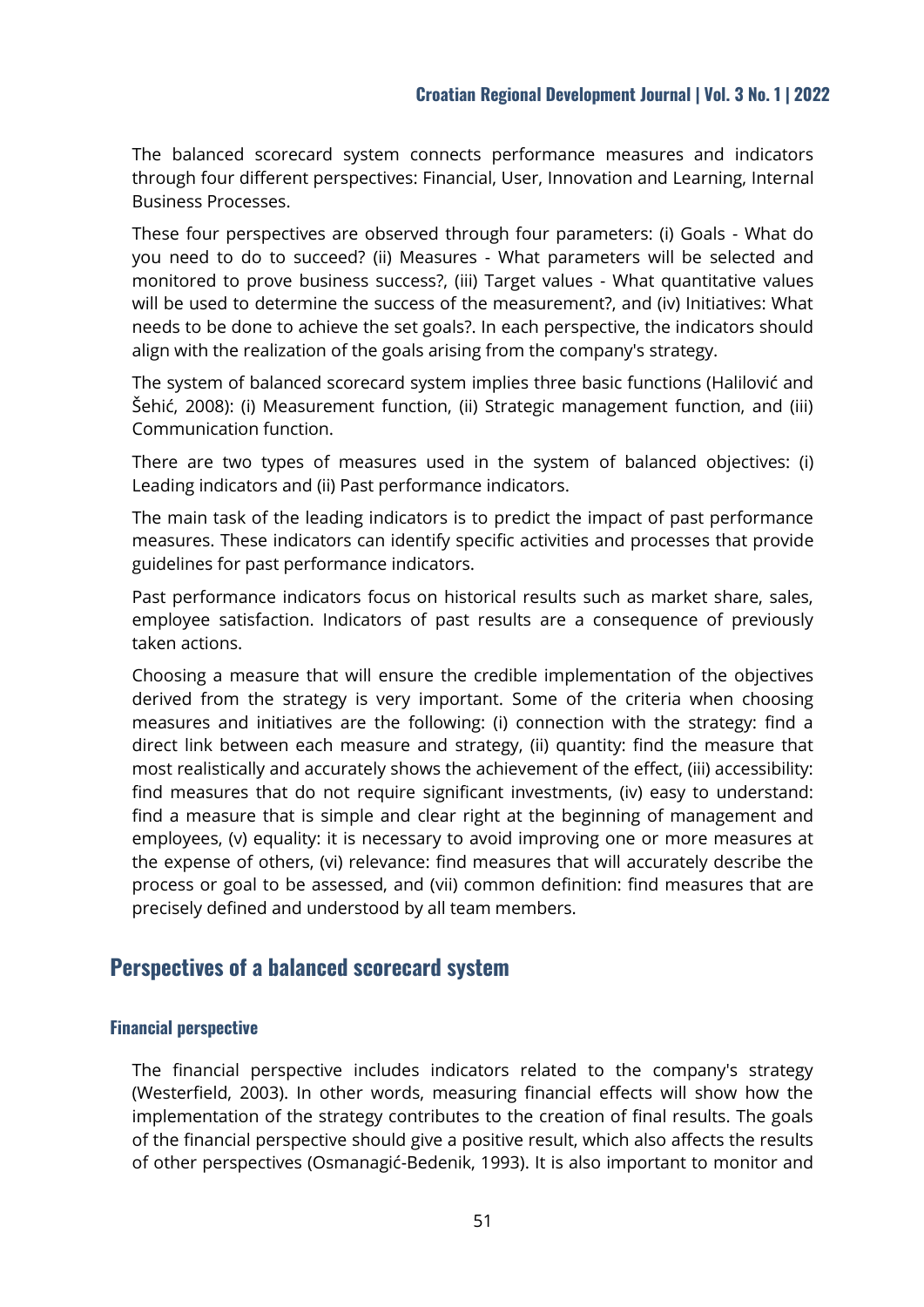balance finances with other non-financial perspectives. The company's focus on managing relationships with customers, suppliers, partners, product quality, or any other business indicator must be consistent with financial indicators. It must have a positive impact on them (Orsag, 1997).

Financial indicators can be classified into the following groups (Žager and Žager, 1999):

- liquidity indicators: settlement of short-term liabilities of the company
- indebtedness indicators: financing companies from other sources
- activity indicators: use of own resources
- cost-effectiveness indicators: the ratio of income and expenditure of the company
- profitability indicators: return on invested capital of the company
- Investment indicators: company investment in stocks

There are many measures of financial success, and one measure cannot lead to a financial result, but it is important to use several measures simultaneously. The following figure shows the financial measures most commonly used.

The three most commonly used financial performance measures are: (i) business growth, (ii) value creation, and (iii) business profitability. Financial measure Business growth includes the ratio of income and assets, increase in income and assets, income from new products and services, and income per employee. Financial measure Value creation includes: economic value added (EVA), market value added (MVA), share prices, and others.

The financial perspective most often contains indicators that include the income-cost ratio, return on investment (ROI), return on equity (ROE), and economic added value (EVA). Given the industry within which the company operates, it is possible to use indicators such as risk management or measuring intellectual capital. Indicators from the financial perspective are a prerequisite for the selection of other indicators and need to be defined very carefully.

There are several financial indicators, and the following are the most commonly used (Niven, 2007): total assets, the share of profits in assets, return on net assets, gross margin, net income, profit per employee, income from new products, income and income per employee, return on invested equity (ROE), return on invested total capital (ROCE), return on investment (ROI), economic added value (EVA), cash flow, indebtedness indicators, coverage of interest costs, duration of collection of receivables, duration of trade payables, inventory turnover ratio. Liquidity indicators and receivables collection duration indicators are mostly used in small and mediumsized enterprises in Croatia.

Parmenter (2010) lists the following measures to manage the financial perspective successfully: (i) Total assets and total assets per employee, (ii) Return on equity (ROE) and capital employed (ROCE), (iii) Added economic value (EVA) ), (iv) Value added per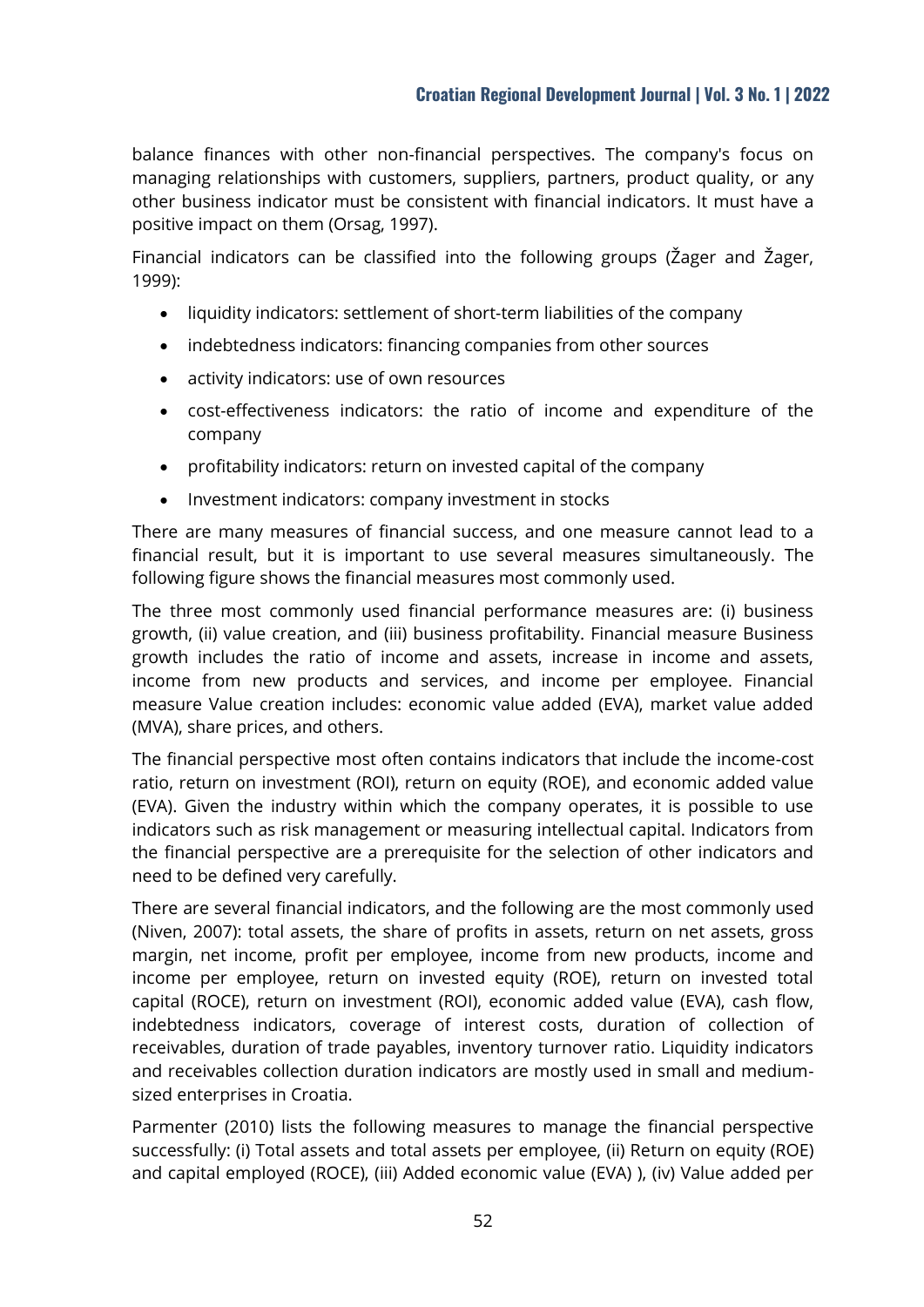employee, (v) Gross margin, (vi) Growth rate, (vii) Credit rating, (viii) Debt, (ix) Dividends and share prices.

The main goal of the financial perspective is to increase the value to shareholders, which can be realized in two ways. The first way is to increase revenue. The steps leading to the achievement of the first goal are: entering new markets, offering new products, and attracting new customers. The second way is higher productivity, which can be achieved by improving the cost structure or using existing assets by reducing the capital needed to support a given level of business (Barković, 1996; Barković, 1998).

It is important to point out that both of these ways of increasing shareholder value must be actively and simultaneously implemented. In this way, it is possible to eliminate the risk that can jeopardize the company's growth.

## **Market perspective**

Market perspective implies defining strategic goals following the satisfaction of client requirements, all to achieve financial success (Osmanagić Bedenik, 1993). In addition to achieving the goals of the clients' perspective, the goals of the financial perspective will also be achieved.

One of the key success factors of a company is the customers, especially those customers who are loyal to the company. When designing and creating new products/services, customer requirements and wishes must guide companies. Despite cutting-edge technology and product quality, success will be lacking if the needs of key customers are not met. The most important is the value delivered to customers: a new product/service, price, image, and promotion (Osmanagić Bedenik, 1993). A company gains a competitive advantage if it differentiates itself from the competition and succeeds through one of three possible strategies: operational excellence, customer friendliness, or product leadership.

The market perspective focuses exclusively on the customers and their relationship with the company. Customers expect other benefits in addition to quality products/services and reasonable prices. If a company wants to be a market leader, it must define key customers and its role in meeting their needs.

Measuring market performance is extremely important because, in this way, companies can improve their relationship with customers. Companies collect customer satisfaction information: complaints, repeat orders, frequency of new orders, and customer attitude. Customers' attractiveness indicators are customer satisfaction, customer complaints, number of new customers, profitability, lost customers, speed of delivery to order, and the number of delivery delays.

A key factor in any business strategy is the supply of value to the customer by the product/service, the relationship with the customer, and the company's image in public. In this way, companies can differentiate from each other, attract new customers and maintain and deepen the relationship with existing customers. The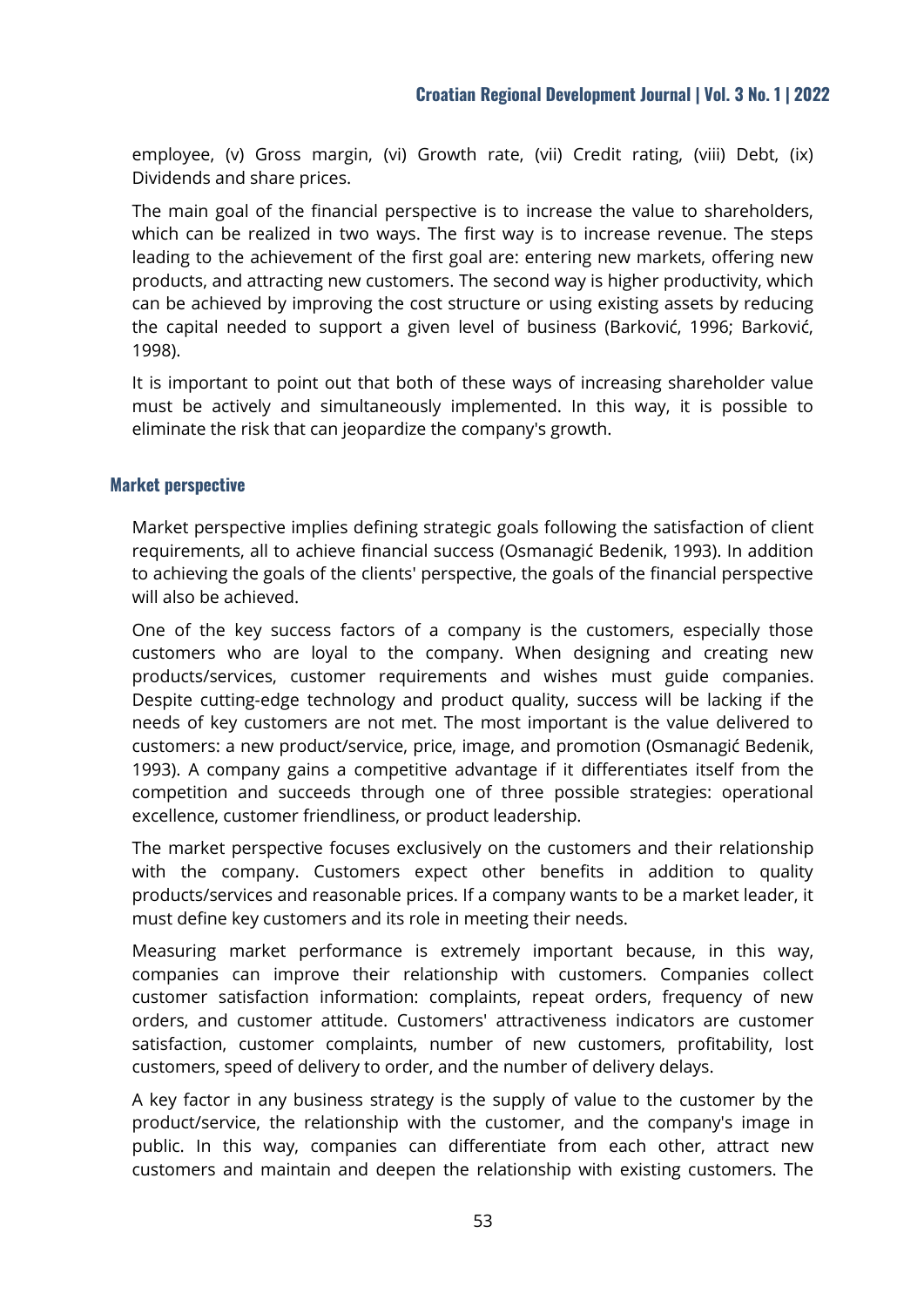value proposition is based on choosing one of the following strategies: performance excellence, product leadership, or personal approach to the user. In most cases, companies specialize in one of the three listed strategies while achieving standard performance in the other two areas.

Companies that focus on a performance excellence strategy must be leaders in the following business segments: (i) competitive pricing, (ii) product quality, (iii) fast order fulfillment, and (iv) on-time delivery. Companies that focus on a personal approach strategy must be leaders in the following business segments: (i) quality customer relationship, (ii) high level of service, and (iii) complete product/service offering. Companies that focus on product leadership strategy must be leaders in the following business segments: (i) functionality, (ii) features, and (iii) overall product/service performance.

Companies need to focus on the dual perception of analyzing their business and customer relationships from the market perspective. The first part refers to clients and how they think about the company, i.e., clients' attitudes towards it. The second part refers to the company and how the company thinks about its clients or how to improve customer relationships.

Here are three ways to add value to customers: operational excellence, product leadership, and a personal approach to customers.

# *Operational excellence*

Companies that try to ensure operational excellence are constantly trying to eliminate business inefficiencies, i.e., increase efficiency. The offer of these companies is based on: low price, standard products that are constantly available, and orientation to a larger segment not only to individual customers and meet individual needs. Indicators of operational excellence strategy are as follows: price, supply, convenience, zero error rate, and growth (Niven, 2007).

## *Product leadership*

Companies that try to gain a competitive advantage by using a product leadership strategy must constantly provide customers with new and innovative products/services that they cannot compete with. The goal of these companies is to produce products/services that will meet customer requirements.

## *Personal approach to customers*

Companies that focus on a personal approach to customers in each business segment try to provide the customer with a complete service to get the maximum benefit from the product/service. A personal approach to customer strategy is as follows: customer knowledge, complete product offering, product number, and longterm relationship management (Niven, 2007). Parmenter (2010) lists the following measures to manage the customer perspective successfully: (i) Customer satisfaction and customer loyalty, (ii) Customer complaints, (iii) Customer retention, (iv) Hours spent with the customer, (v) Brand recognition, (vi) Number of clients, (vii) Customer service costs, (viii) Cost correction costs, (ix) Number of orders per day/month.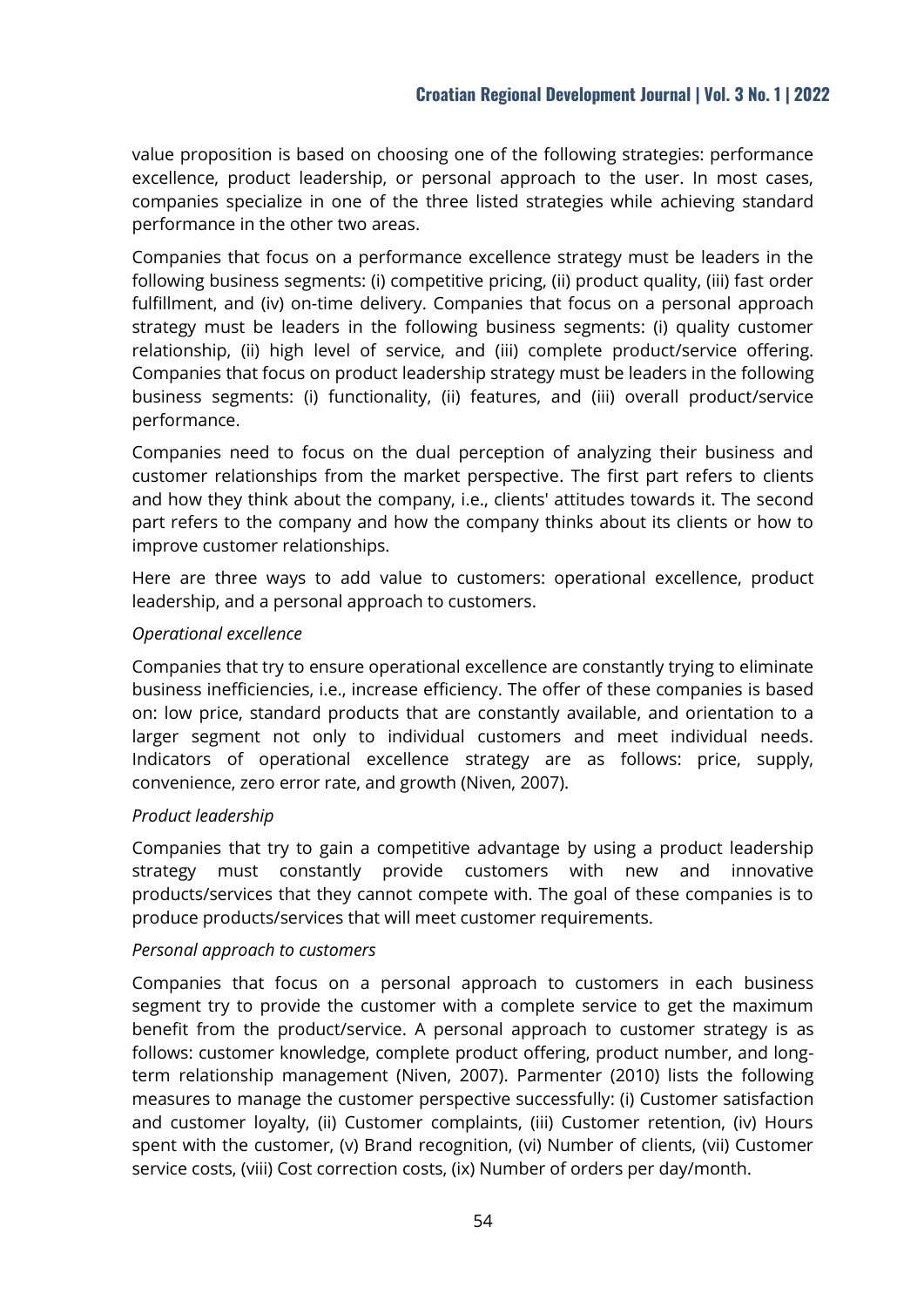Goals for the perspective of clients, i.e., the importance of market success, depending on who the target clients are and what is the added value in meeting the requirements of the target clients. Added value for customers differentiates a company from the competition. It is important to emphasize that there are three categories of added value: (i) operational excellence, (ii) product leadership, and (iii) customer intimacy (Niven, 2007). Each company will choose one category in which it will be the best, while in the other two, it will be within the standard values.

The first category of added value in meeting customer requirements is operational excellence. Companies focusing on the first category must meet the following criteria: low prices, an excellent choice, elimination of errors, growth in the selected market.

The second category of added value in meeting customer requirements relates to leadership in the product. Companies focused on the second category must meet the following criteria: offering the best product/service on the market, constant work on product/service innovation.

The third added value category in meeting customer requirements is intimacy with customers. Companies that focus on the third category strive to ensure a long-term relationship with customers to meet their needs.

# **Process perspective**

The company's internal processes include the procurement of resources, product development, and delivery. It is important to plan activities within a particular process to do the job well, on time, and at reasonable costs (Belak, 2002). There are several steps leading to the improvement of internal processes: (i) redesign of activities, (ii) shortening the execution cycle, (iii) introduction of new equipment.

Improving internal processes has a positive effect on the financial gain in the following ways: (i) cost reduction resulting from improved processes and more efficient performance, leading to short-term gains, (ii) revenue growth resulting from a deepened customer relationship will have a positive financial impact in the medium term, and (iii) Innovative internal processes lead to a positive impact on long-term revenues.

Internal activities include quality and efficient procurement, production, and delivery, and it is possible to improve them by introducing modern technology. Internal processes and all other processes are carried out according to the strategic goal of the final result.

The basic indicators of the internal process, which are also used to measure process performance, are the number of new products, inventory turnover, response time to customer orders, the duration of the production process, and the ratio of new products to total products.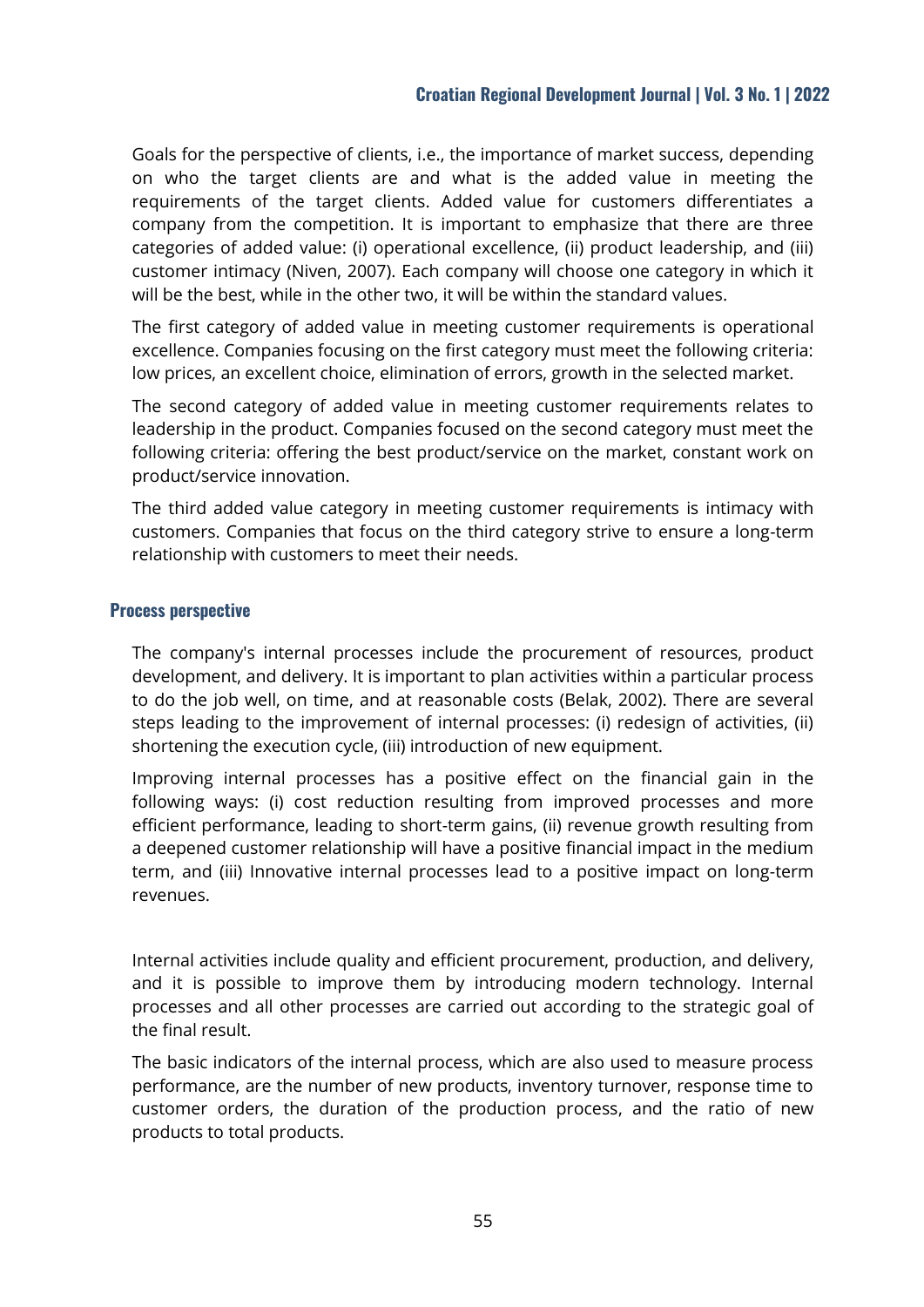When determining the target segment of customers and defining the offer, the company should determine indicators to monitor customer satisfaction to improve customer relationship management. Defining indicators that would monitor key processes and activities to customers is certainly important to measure the company's success.

Each industry has specific processes to create value for customers to achieve the desired financial result (Kaplinsky, 2000).

The value chain from the aspect of internal processes begins with the perceived need of customers, i.e., with their dissatisfaction. To achieve the ultimate goal, i.e., to have satisfied customers, it is necessary to carry out three basic business processes: (i) the innovation process, (ii) the operational process, and (iii) the process of providing customer service after selling the product/service. An innovative approach involves defining the market, i.e., analyzing current and future customer needs to design a new product/service that will meet the perceived market needs. Operational processes include the processes of production and delivery of products/services. The last step in creating value for the customer is to provide after-sales services to the customer. The last step is very important because promoting, presenting, and serving the customer affects the relationship with the customer. Some companies work very hard on the last step and provide customers with educational workshops, service networks, and rewarding loyal customers.

The innovation management process involves new and innovative products/services to customers to differentiate themselves from the competition. When measuring the innovation process, it is necessary to pay attention to the following (Niven, 2007):

- it is necessary to monitor the development of new products, and if the development is not going in the desired direction, or if the company will not achieve the desired results, it is necessary to abandon the development
- accept the comments of customers who participated in the testing of a new product/service
- continuous innovation of new product/service development resulting from new ideas and ideas of participants.

Some of the indicators of control and analysis of the success of the innovation management process are the number and revenue of new products/services, duration of the innovation process, number of hours and funds spent on research and development, the average age of patents, the ratio of new products to total supply.

Managing business operations consists of the daily activities of the logistics chain that are important for the company's proper functioning: subprocesses of procurement, production, and distribution. It is important that companies actively monitor logistics chain indicators that can enable them to identify inefficient activities, which can ultimately lead to savings (Sarkis, 2012). The choice of indicators within the business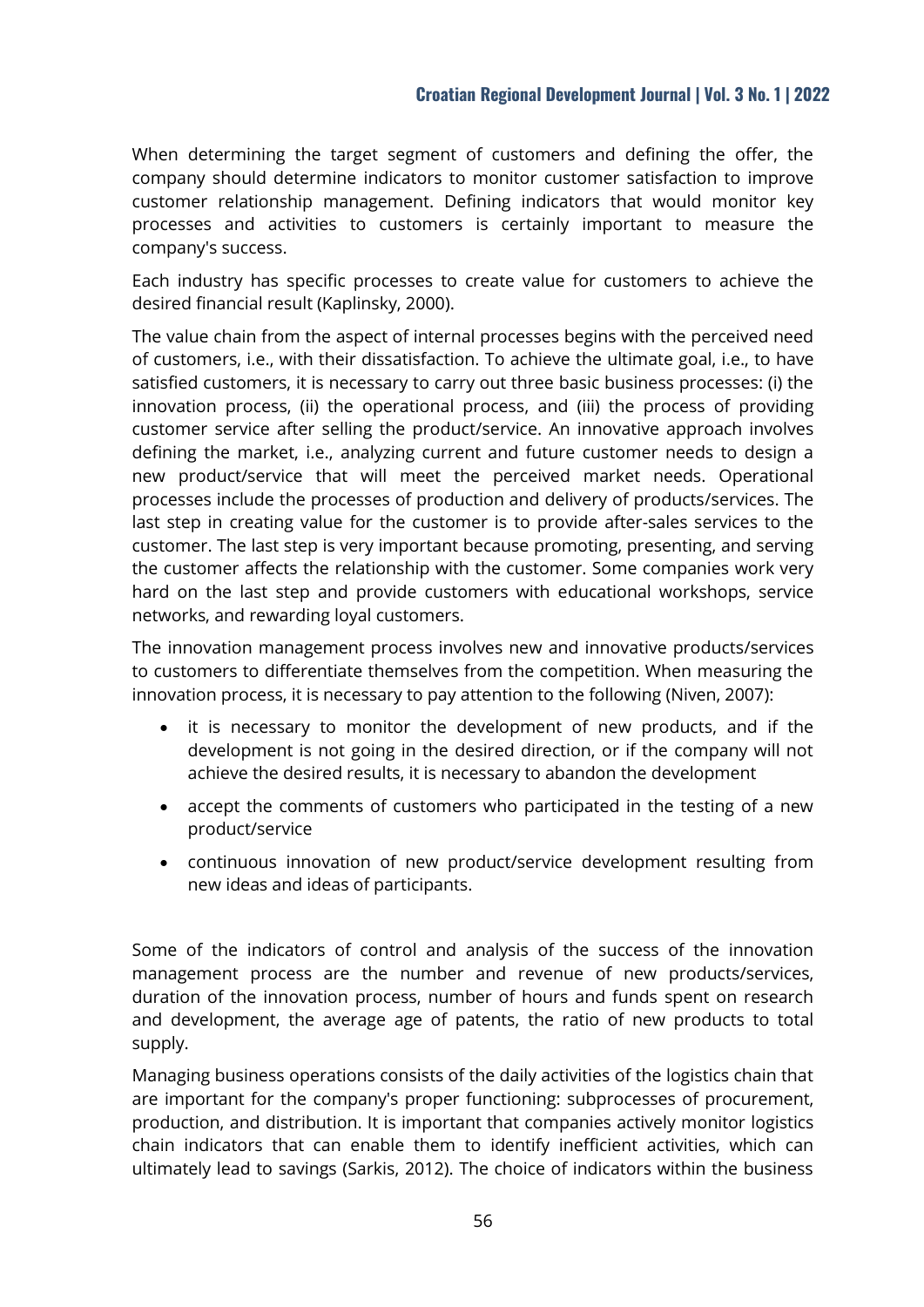operations management process is characteristic of each company concerning the industry in which it operates. It is important to focus on the key processes that add value to the company when choosing indicators.

Customer relationships and management can be analyzed through the following subprocesses (Niven, 2007): 1. selection of target customers, 2. acquiring new customers, 3. understanding the wishes and needs of customers, 4. customer retention, and 5. deepening customer relationships.

Parmenter (2010) lists the following measures to manage the perspective of internal processes successfully: (i) Average cost per transaction, (ii) Research and development costs, (iii) Ratio of new products to supply, (iv) Shortage of goods, (iv) v)% of errors, (vi) Waste reduction, (vii) Improvements to existing products and new products, (viii) Timely collection, (ix) Continuous improvements. It is important to define an indicator for these sub-processes to achieve the best possible result concerning customers.

Through the perspective of internal processes, a decision is made on how to achieve a certain goal through four basic groups of processes:

- Operational management processes daily activities related to the process of procurement, production, and delivery to improve cooperation with suppliers or increase capacity,
- Client management processes daily actions with improving the quality of customer relationship management to increase their retention and consumption,
- Innovation processes continuous processes for the company to operate successfully in a dynamic and turbulent market and to use all opportunities and opportunities to encourage innovation related to the development and sale of new products or services,
- Regulatory and social processes daily activities related to regulatory bodies, regulations, and the company's environment to increase social responsibility towards society.

#### **Knowledge management perspective**

The perspective of learning and growth, i.e., knowledge management, creates the basis necessary for achieving success in finance, human resources, and internal processes. The goals of the knowledge management perspective lead to excellent results from other perspectives (Osmanagić Bedenik, 1993).

The perspective of knowledge management consists of three categories: human capital, information capital, and organizational capital (Sikavica et al., 2008). The main tasks of the knowledge management perspective are employee training and progress within the organizational culture. Continuous training of employees, learning and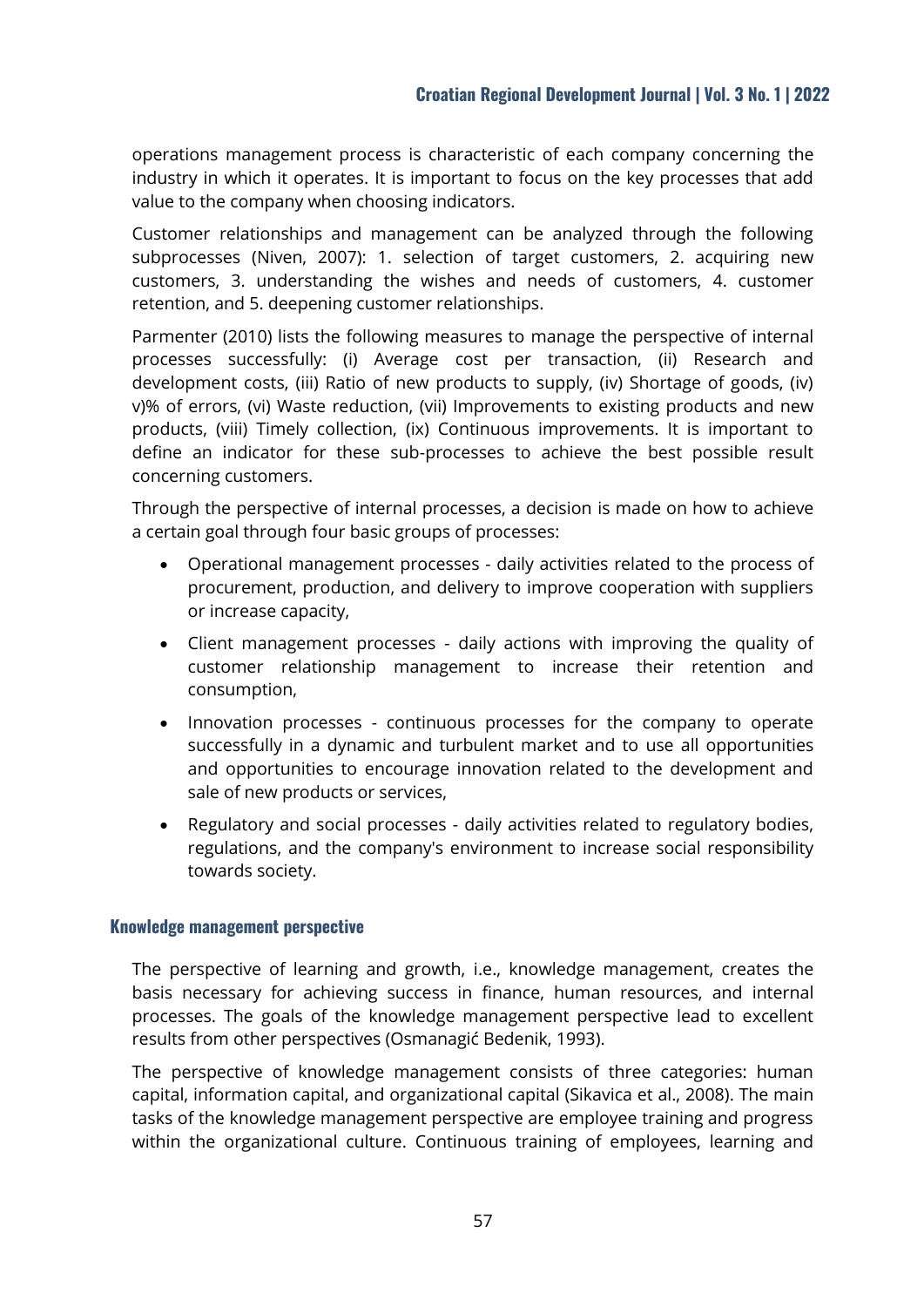acquiring new skills within the organization that encourages their work and rewards it greatly contribute to business success (Vrtiprah and Sladoljev, 2012).

Improving the knowledge and skills of employees, and the reward system, greatly increase employee satisfaction and motivation, which has a positive effect on business operations (Križmarić, 2014). The perspective of learning and growth is a key factor because it defines the key abilities and skills, technology, and corporate culture needed to support the implementation of company strategy.

The goals of the perspective of learning and growth include harmonizing human resources and technology with one's strategy. Each company must determine how to reconcile the requirements of key internal processes and manage employee relationships and careers. Through their progress and learning, the importance of investing in human resources is a company's key resource.

Companies mostly focus on three areas when measuring the balanced scorecard system (Kaplan and Norton, 2001): 1. Employee capacity - measured through employee satisfaction, productivity, formal education, additional training; 2. Information system - provides access to accurate, timely, and quality information; 3. Coherence of individual interests with the company's interests - employees of the company should be familiar with the company's goals to participate in their realization.

From a knowledge management perspective, the success of developing a company's strategic capabilities and intellectual capital is monitored and monitored (Wiig, 1997; Von Krogh et al., 2012).

When selecting indicators to measure employee capabilities, it is important to define the key skills and resources the company needs to implement the strategy, what skills the company currently possesses, what makes a difference, and how big the difference is (Spee and Jarzabkowski, 2011). In addition, it is important to invest in the further development and advancement of employees through lifelong learning programs (Blaschke, 2012).

One of the main factors, and increasingly the most important key to a company's success in today's global economy, is information and communication technologies (Balocco et al., 2012). Accessing timely and quality information with a developed IT infrastructure is a competitive advantage (Lew and Sinkovics, 2013). Companies that do not want to lag behind the competition but must invest in developing and implementing information and communication technologies to be market leaders.

Indicators for measuring the potential of information systems are used when measuring the percentage of employees who have access to the necessary information at a certain time and when assessing the potential of information systems concerning the company's needs.

Employee motivation is largely related to organizational culture, work environment, or job satisfaction (Moon, 2000). Data for the employee satisfaction indicator are collected through employee surveys, and the most common form of survey is intranet or email.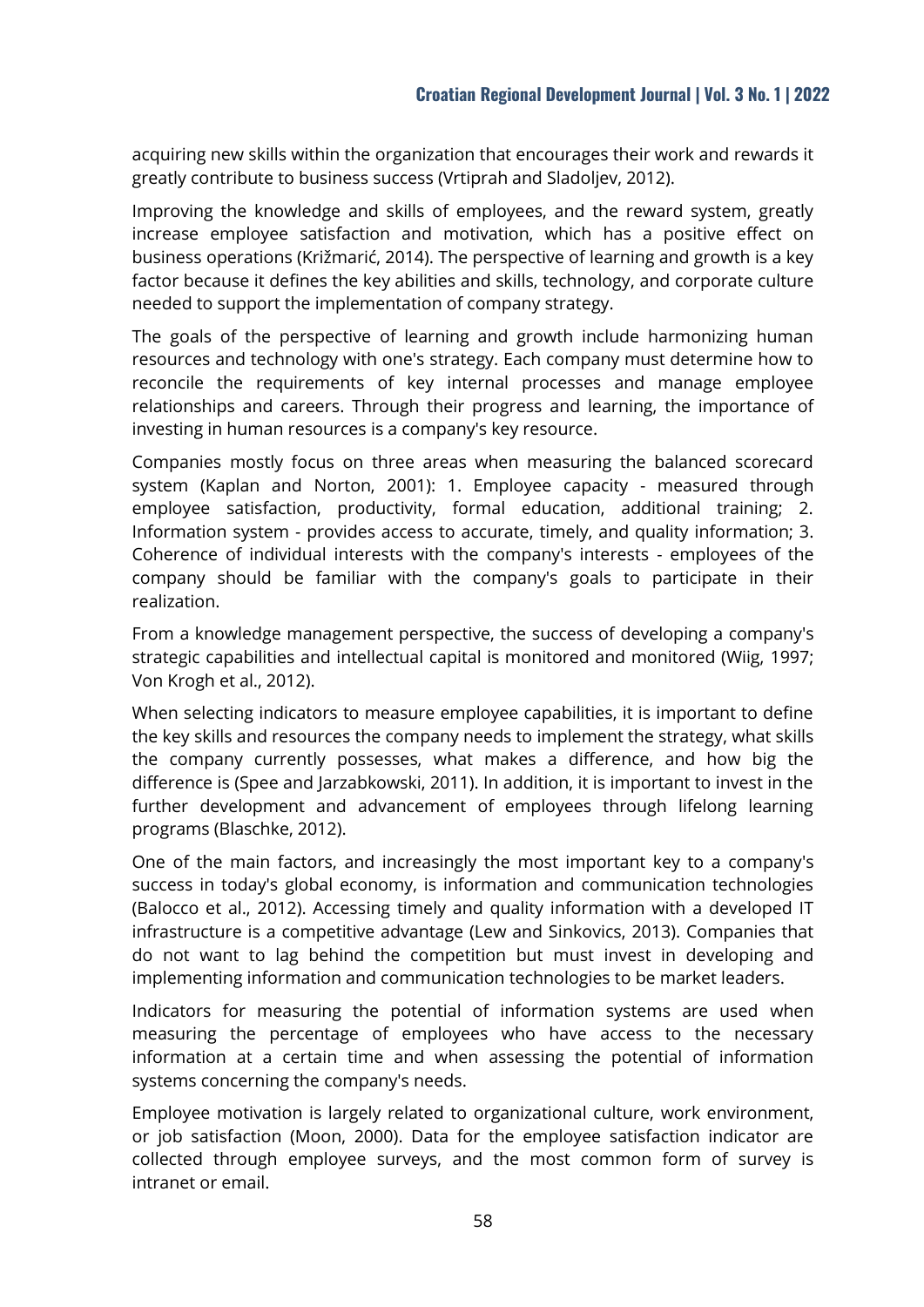Parmenter (2010) lists the following measures to manage the learning and development perspective successfully: (i) Investment in training, (ii) Working life, (iii)% of employees with diplomas and% of employees to be retrained, (iv) Fluctuation rate employees, (v) Productivity of employees, (vi) Number of years of experience of the manager, (vii) Quality of the working environment, (viii) Achieving personal goals and (ix) Violation of ethics.

Employees are the main driver of the growth and development of any company (Alavi and Leidner, 2001). Regardless of the use of the latest technological advances, the production of new products or services, companies cannot thrive without motivated and capable employees.

It is also important that companies care about employee satisfaction and reward them according to their commitment and contribution to business development (Coughlan and Schmidt, 1985). Employees ready for teamwork and learning need to ensure further development of skills and abilities through lifelong learning and learning programs, which will positively affect both employees and the company's further development.

Knowledge management uses information technology intensively. The development and progress of applying the balanced scorecard system have led to the need for automation, i.e., certain software programs. The three main reasons for applying for software programs when implementing a balanced scorecard system are data integration, data analysis, and communication within the enterprise.

Software programs used in the application of the system of balanced objectives ensure (i) collection, integration, and display of data, (ii) display of performance indicators in real weather conditions, (iii) display of warnings regarding deviations of individual impact measures from target values.

# **Methodology**

System control is an inevitable process within every company that tries to establish positive and negative activities during a certain period and define areas that need improvement. System control is especially important for companies operating in the international market and having branches outside the home country, as circumstances in international markets are changing rapidly. It is necessary to react quickly in the event of changed circumstances. First of all, it is necessary to determine the steps used to control the system, especially to define at which level it starts, with which department, and whether branches will be involved immediately or later. It is also necessary to work on lifelong learning to ensure adequate employee education.

Employee business success assessed by applying a system of balanced scorecard system should certainly be rewarded so that the employee understands what he did well and how he contributed to further positive business operations in the international market or why he was rewarded. In this way, the employee will be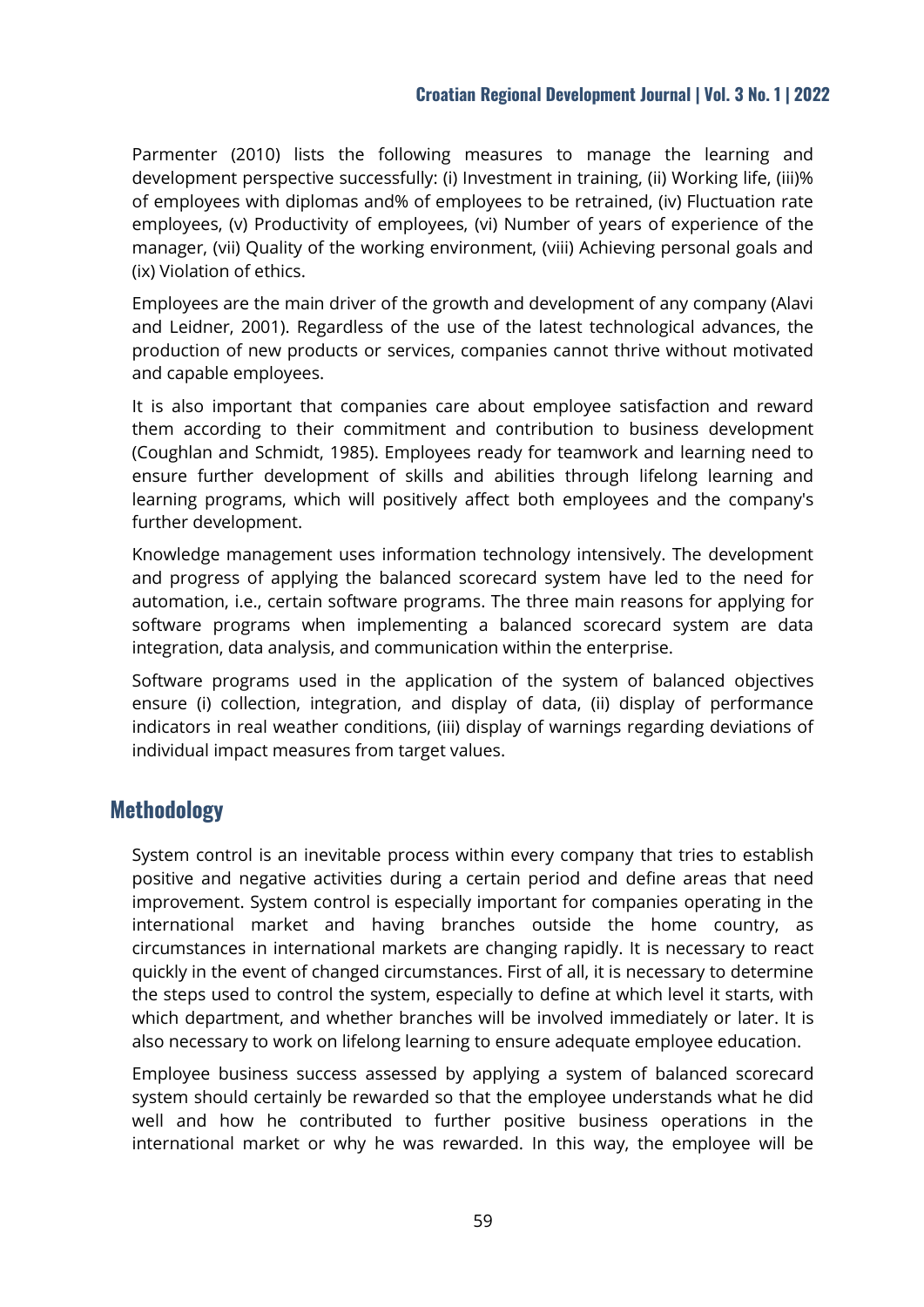motivated to continue working and achieve even better results in the international market.

The application of the balanced scorecard system in the international market should be periodically upgraded and maintained not to jeopardize its functionality (Madsen and Slåtten, 2013). Upgrading the system of balanced scorecard system is necessary for two situations: (i) a change in the strategic direction of the company and (ii) inadequate performance measures.

The optimal period for upgrading the system of balanced scorecard system in international business is once a year and more often in fast-growing markets. Also, after implementing the balanced scorecard system, it is necessary to determine the department under whose jurisdiction will be the balanced scorecard system, the parent company, or branch. Within most companies, a system of balanced objectives becomes part of the responsibilities of the finance or controlling departments of the subsidiary, as they are largely responsible for measuring business performance. However, other departments of the company are not excluded.

To examine the relationship between company performance measured by a balanced scorecard system and international orientation, a survey was conducted on a sample of managers of Croatian companies.

Before the data is processed in research models, the initial step is to do a data normality test, especially if the goal is inferential. The normality test aims to assess the distribution of data in the variable utilized in the study. The Kolmogorov Smirnov test generates test statistics used to check for normality, alongside mean and standard deviation values for the observed variables (Table 2). Samples are normalized and compared to a standard normal distribution in the particular situation of testing for normality of the distribution. One can observe that the p-value for all variables is at the 1% level. We, therefore, have significant evidence to reject the null hypothesis that the variable follows a normal distribution. The mean values for the analyzed variables range from 3.517 to 4.200, while the standard deviation ranges from 0.584 to 1.027 for 60 observations (N=60).

| <b>AVOITTUACLOY SITIITTUV LUSE</b> |    |             |                  |                  |                 |
|------------------------------------|----|-------------|------------------|------------------|-----------------|
|                                    | N  | <b>Mean</b> | Std.             | <b>Test</b>      | Asymp. Sig. (2- |
|                                    |    |             | <b>Deviation</b> | <b>Statistic</b> | tailed)         |
| <b>F1. Profitability</b>           | 60 | 3,530       | 0,833            | 0,229            | $0,000***$      |
| F2. Profit                         | 60 | 3,500       | 0,893            | 0,246            | $0,000***$      |
| <b>F3. Return on investment</b>    | 60 | 3,520       | 0,930            | 0,227            | $0,000***$      |
| <b>T1. Customer satisfaction</b>   | 60 | 4,200       | 0,684            | 0,282            | $0,000***$      |
| <b>T2. Market share</b>            | 60 | 3,880       | 1,027            | 0,212            | $0,000***$      |
| T3. Quality of products /          | 60 | 4,200       | 0,755            | 0,239            | $0,000***$      |
| services                           |    |             |                  |                  |                 |

*Table 1*

Kolmogorov Smirnov test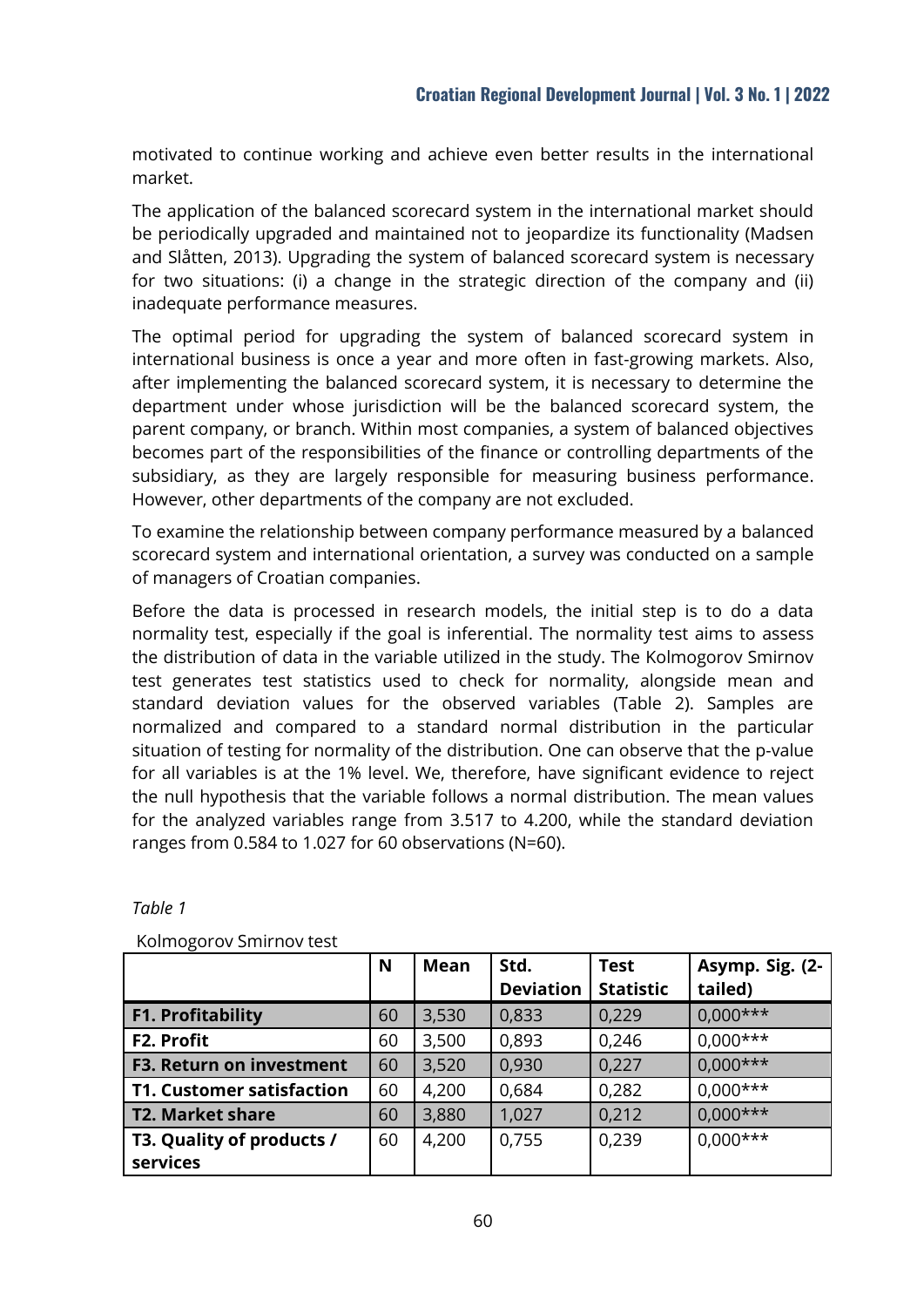| P1. Efficiency of internal<br>processes        | 60 | 3,770 | 0,767 | 0,253 | $0,000***$ |
|------------------------------------------------|----|-------|-------|-------|------------|
| P2. Product / service<br>innovation            | 60 | 4,000 | 0,781 | 0,267 | $0,000***$ |
| <b>P3. Innovation of internal</b><br>processes | 60 | 3,830 | 0,886 | 0,275 | $0,000***$ |
| Z1. Employee competence                        | 60 | 4,020 | 0,624 | 0,311 | $0,000***$ |
| <b>Z2. Application of new</b><br>technologies  | 60 | 4,020 | 0,854 | 0,276 | $0,000***$ |
| <b>Z3. Organizational climate</b>              | 60 | 4,020 | 0,748 | 0,258 | $0,000***$ |
| <b>Financial performance</b>                   | 60 | 3,517 | 0,763 | 0,151 | $0,000***$ |
| <b>Market performance</b>                      | 60 | 4,094 | 0,664 | 0,140 | $0,000***$ |
| <b>Process success</b>                         | 60 | 3,867 | 0,650 | 0,152 | $0,000***$ |
| <b>Knowledge and employees</b>                 | 60 | 4,017 | 0,584 | 0,172 | $0,000***$ |

# **Results: Relationship of balanced scorecard system in international business**

# **Descriptive statistics**

Table 2 shows the respondents' answers, managers of board members, to the questions by which they evaluated the performance of all companies together measured by a balanced scorecard system concerning the company's international orientation.

It can be noticed that the respondents from companies that are oriented to the domestic market mostly agree with the T3 particle. Quality of products/services within the dimension Market performance (average score 4.21). Respondents agree the least with the F2 particle. Realized profit from the Financial performance (average score 3.45). Furthermore, it can be observed that the respondents particularly think that the market performance (average score 4.052) is the primary constituent in determining the company's performance, followed by the knowledge and employees (3.9737), processes success (3.8333), and financial performance (3.4737).

Respondents from international market-oriented companies largely agree with the T1 particle. Customer satisfaction, dimension Market performance (average rating 4.27), while the least agree with the particle F3. Return on investment, Financial Performance dimension (average score 3.55). In this context, it can be determined that the respondents share identical perspectives on the importance of the company's performance as the respondents in the predominantly domestic markets. In other words, the questionnaire responses suggest that the market performance (average score 4.0944) is the most important factor in determining a company's performance, followed by the knowledge and employees (4.0909), processes success (3.8667), and financial performance (3.5167).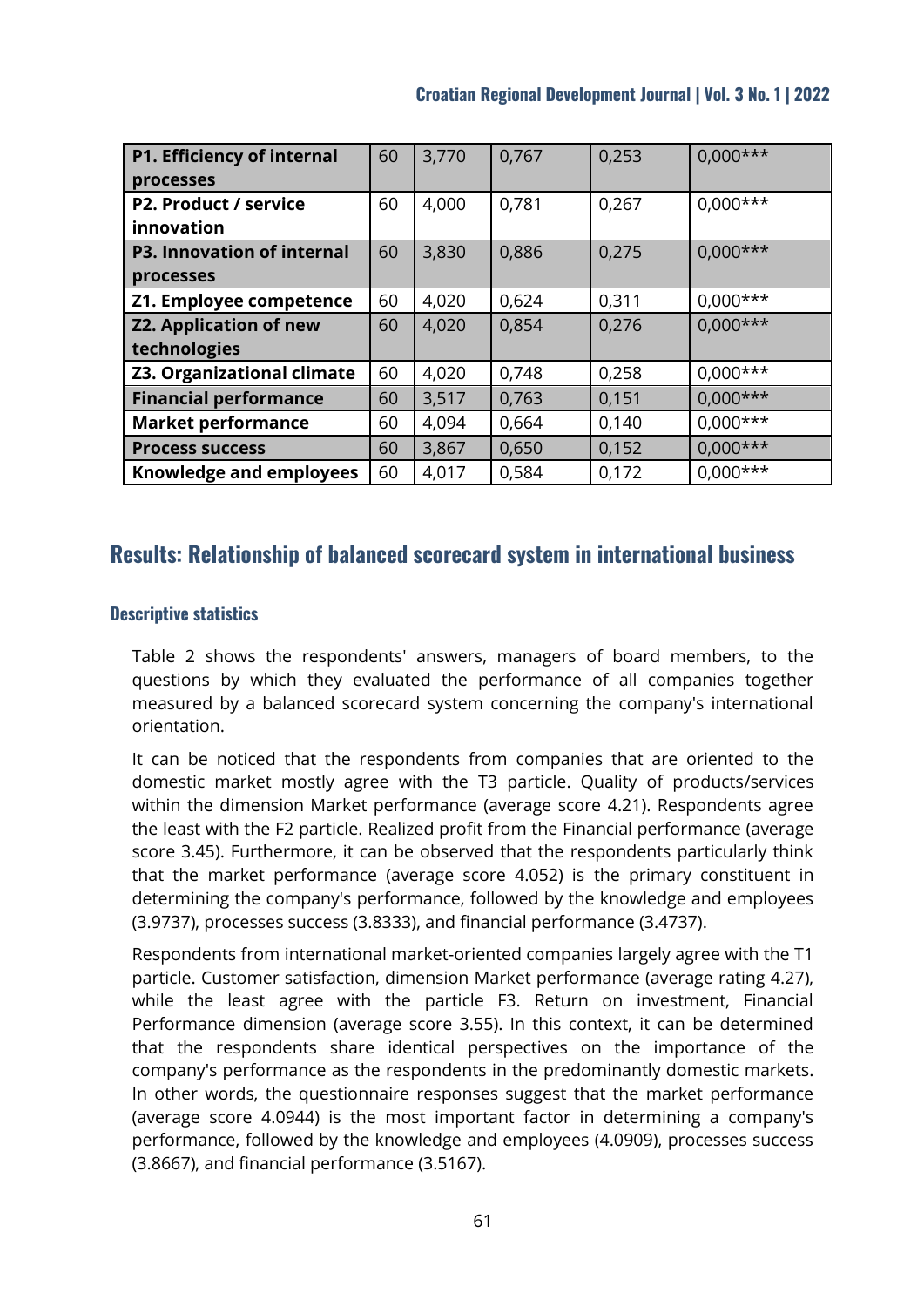To extract the average values of business performance indicators, Bootstrap analysis is performed. This analysis can be seen as a statistical process for generating multiple simulated samples from a single dataset. This procedure allows us to compute standard errors, generate confidence intervals, and do hypothesis testing for various sample statistics. Bootstrap techniques can be considered an alternative to standard hypothesis testing that is simple and valid for a wider range of scenarios (Bellec et al., 2010; Kenett et al., 2006). The results indicate a certainty for 95% confidence interval that in the domestic market, the responses in terms of business performance range from 3.2417 to 3.7237 for financial performance, 3.8510 to 4.2643 for market performance, 3.6417 to 4.0450 for processes success, and 3.7949 to 4.1531 for knowledge and people. A similar logic can be applied in the international market. The respondent answered in the range of 3.2564 to 3.9110 for financial performance, 3.9091 to 4.4000 for market performance, 3.6528 to 4.1833 for processes success, and 3.8333 to 4.3485 for knowledge and people.

# *Table 2*

|  | Average values of business performance indicators with Bootstrap analysis. |  |  |  |  |  |
|--|----------------------------------------------------------------------------|--|--|--|--|--|
|--|----------------------------------------------------------------------------|--|--|--|--|--|

|                               |                |           |             |                  | Bootstrap |            |
|-------------------------------|----------------|-----------|-------------|------------------|-----------|------------|
|                               |                |           |             |                  | 95%       | Confidence |
| Predominant market / Business |                |           |             |                  | Interval  |            |
| performance indicators        |                | Statistic | <b>Bias</b> | Std. Error Lower |           | Upper      |
| Predominantly                 | F1             | 3.47      | 0.00        | 0.13             | 3.23      | 3.73       |
| domestic market               | F <sub>2</sub> | 3.45      | 0.00        | 0.14             | 3.19      | 3.72       |
|                               | F3             | 3.50      | 0.00        | 0.15             | 3.19      | 3.81       |
|                               | T1             | 4.16      | 0.00        | 0.11             | 3.93      | 4.38       |
|                               | T2             | 3.79      | 0.01        | 0.17             | 3.45      | 4.11       |
|                               | T3             | 4.21      | 0.00        | 0.13             | 3.95      | 4.45       |
|                               | P <sub>1</sub> | 3.82      | 0.01        | 0.12             | 3.58      | 4.07       |
|                               | P <sub>2</sub> | 3.97      | 0.01        | 0.12             | 3.73      | 4.20       |
|                               | P3             | 3.71      | 0.01        | 0.14             | 3.43      | 4.00       |
|                               | Z1             | 4.05      | 0.00        | 0.09             | 3.87      | 4.22       |
|                               | $Z^2$          | 3.97      | 0.00        | 0.13             | 3.72      | 4.26       |
|                               | Z3             | 3.89      | 0.00        | 0.11             | 3.68      | 4.12       |
|                               | Finance        | 3.4737    | 0.0030      | 0.1234           | 3.2417    | 3.7237     |
|                               | Market         | 4.0526    | 0.0037      | 0.1096           | 3.8510    | 4.2643     |
|                               | Processes      | 3.8333    | 0.0072      | 0.1025           | 3.6417    | 4.0450     |
|                               | Knowledge      | 3.9737    | 0.0002      | 0.0907           | 3.7949    | 4.1531     |
| Predominantly                 | F1             | 3.64      | $-0.01$     | 0.18             | 3.27      | 4.00       |
| foreign market                | F <sub>2</sub> | 3.59      | 0.00        | 0.19             | 3.21      | 4.00       |
|                               | F3             | 3.55      | $-0.01$     | 0.20             | 3.16      | 3.92       |
|                               | T1             | 4.27      | 0.00        | 0.13             | 4.04      | 4.52       |
|                               | T2             | 4.05      | $-0.01$     | 0.19             | 3.65      | 4.40       |
|                               | T3             | 4.18      | 0.00        | 0.14             | 3.92      | 4.47       |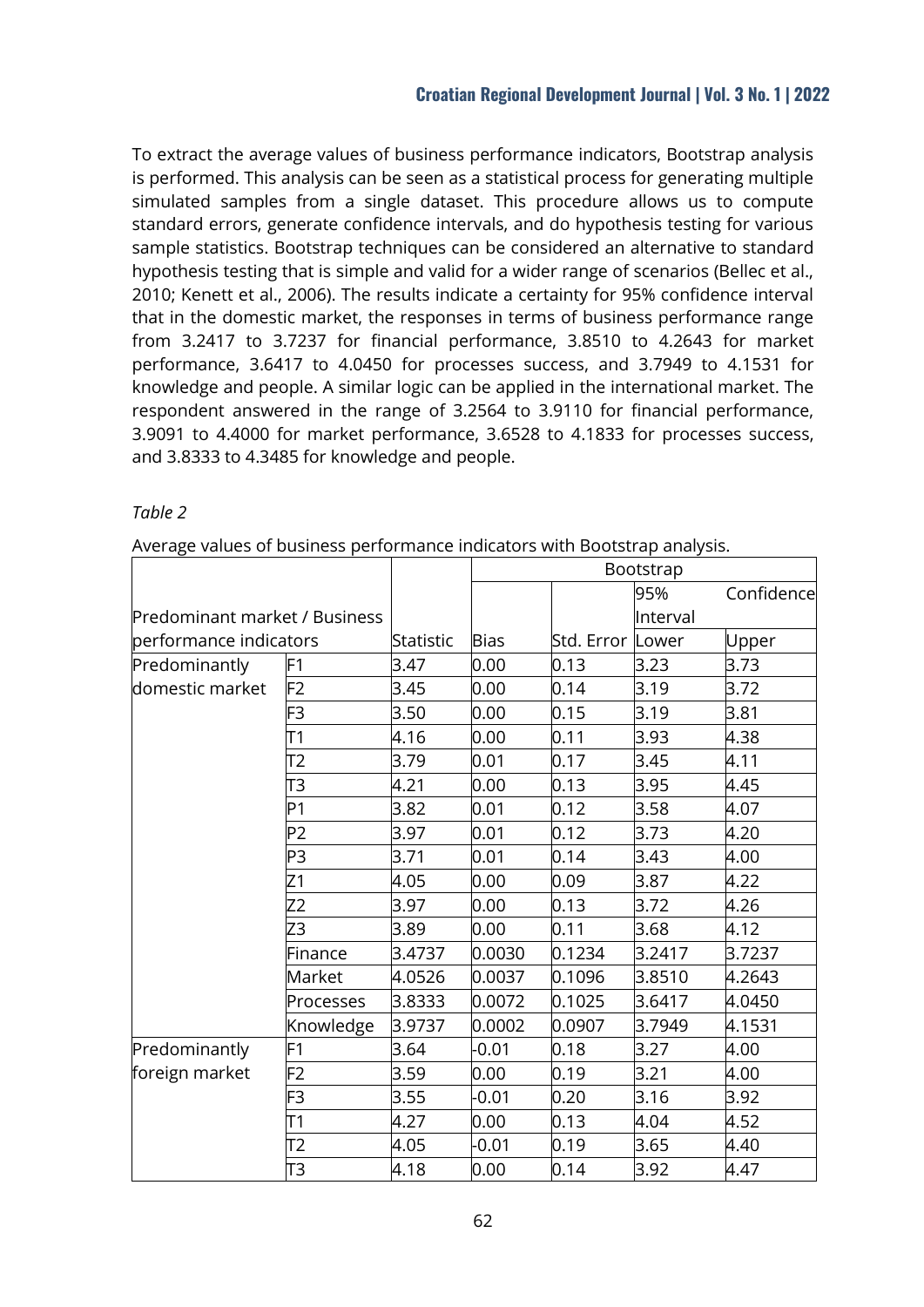|  | <b>Croatian Regional Development Journal   Vol. 3 No. 1   2022</b> |  |  |
|--|--------------------------------------------------------------------|--|--|
|--|--------------------------------------------------------------------|--|--|

|       | P <sub>1</sub> | 3.68   | 0.00      | 0.16   | 3.35   | 3.96   |
|-------|----------------|--------|-----------|--------|--------|--------|
|       | P <sub>2</sub> | 4.05   | 0.01      | 0.17   | 3.73   | 4.38   |
|       | P3             | 4.05   | 0.01      | 0.17   | 3.70   | 4.36   |
|       | Z1             | 3.95   | 0.00      | 0.15   | 3.67   | 4.25   |
|       | Z <sub>2</sub> | 4.09   | 0.01      | 0.18   | 3.71   | 4.43   |
|       | Z3             | 4.23   | $-0.01$   | 0.17   | 3.89   | 4.55   |
|       | Finance        | 3.5909 | $-0.0047$ | 0.1640 | 3.2564 | 3.9110 |
|       | Market         | 4.1667 | $-0.0019$ | 0.1220 | 3.9091 | 4.4000 |
|       | Processes      | 3.9242 | 0.0032    | 0.1365 | 3.6528 | 4.1833 |
|       | Knowledge      | 4.0909 | $-0.0015$ | 0.1300 | 3.8333 | 4.3485 |
| Total | F1             | 3.53   | 0.00      | 0.10   | 3.33   | 3.73   |
|       | F <sub>2</sub> | 3.50   | 0.00      | 0.11   | 3.28   | 3.73   |
|       | F <sub>3</sub> | 3.52   | 0.00      | 0.12   | 3.28   | 3.75   |
|       | T1             | 4.20   | 0.00      | 0.08   | 4.03   | 4.37   |
|       | T2             | 3.88   | 0.00      | 0.13   | 3.63   | 4.12   |
|       | T3             | 4.20   | 0.00      | 0.09   | 4.02   | 4.38   |
|       | P <sub>1</sub> | 3.77   | 0.00      | 0.10   | 3.58   | 3.97   |
|       | P <sub>2</sub> | 4.00   | 0.01      | 0.10   | 3.80   | 4.18   |
|       | P3             | 3.83   | 0.01      | 0.11   | 3.62   | 4.03   |
|       | Z1             | 4.02   | 0.00      | 0.08   | 3.87   | 4.17   |
|       | Z2             | 4.02   | 0.00      | 0.11   | 3.80   | 4.23   |
|       | Z3             | 4.02   | 0.00      | 0.10   | 3.83   | 4.23   |
|       | Finance        | 3.5167 | $-0.0007$ | 0.0977 | 3.3222 | 3.7110 |
|       | Market         | 4.0944 | 0.0007    | 0.0809 | 3.9333 | 4.2500 |
|       | Processes      | 3.8667 | 0.0052    | 0.0796 | 3.7111 | 4.0387 |
|       | Knowledge      | 4.0167 | $-0.0009$ | 0.0746 | 3.8668 | 4.1722 |

Note: Bootstrap results are based on 1000 bootstrap samples

In Figure 1, one can see a comparative display of the average values of company performance evaluations measured by a balanced scorecard system concerning the company's international orientation. Respondents from companies oriented to the domestic market mostly agree with the dimensions of Market performance particles (average score 4.05). Respondents from companies oriented to the international market mostly agree with the particles from the dimensions Market Performance (average score 4.17) and Knowledge and Employees (average score 4.09).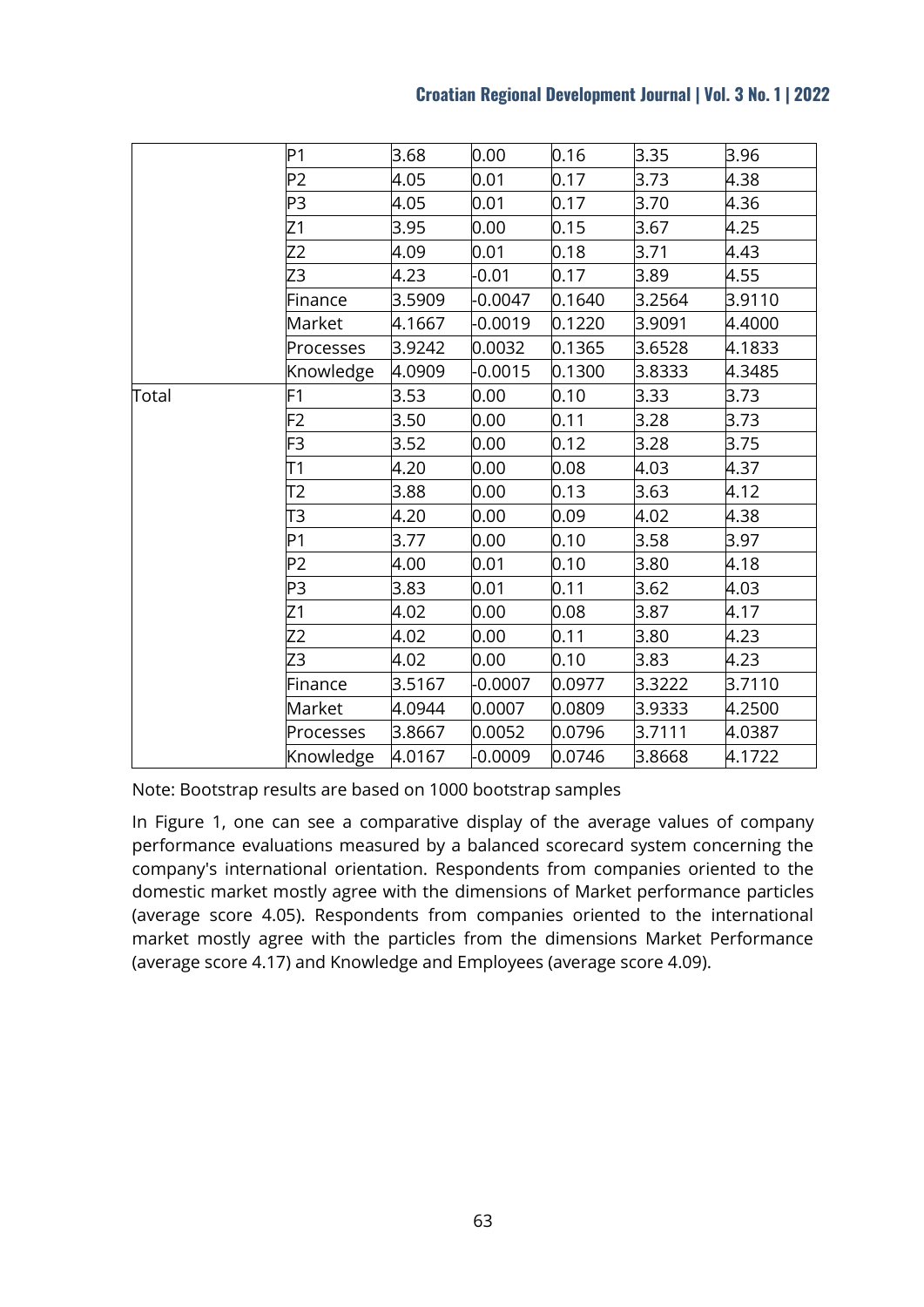

Error-bar plot of the summary performance indicators



## **Two-step cluster analysis**

Cluster analysis is a type of exploratory analysis that aims to find patterns in data. Cluster analysis is also known as taxonomy analysis or segmentation analysis. It tries to find homogeneous groupings of examples if the grouping has not been determined earlier. It does not distinguish between dependent and independent variables since it is exploratory. SPSS's cluster analysis algorithms may handle data in binary, nominal, ordinal, and scale (interval or ratio) formats. This procedure's method has numerous beneficial characteristics that set it apart from typical clustering techniques (Brawijaya Professional Statistical Analysis, 2011):

- The capacity to group data using both categorical and continuous factors.
- The number of clusters is automatically selected.
- The capacity to efficiently examine massive data files

The TwoStep Cluster Analysis approach employs a probability distance metric to handle categorical and continuous data, assuming that variables in the cluster model are independent. Furthermore, each continuous variable has a normal (Gaussian) distribution, whereas each categorical variable has a multinomial distribution. Internal testing suggests that the technique is reasonably resistant to breaches of the assumption of independence and distributional assumptions. Still, you should keep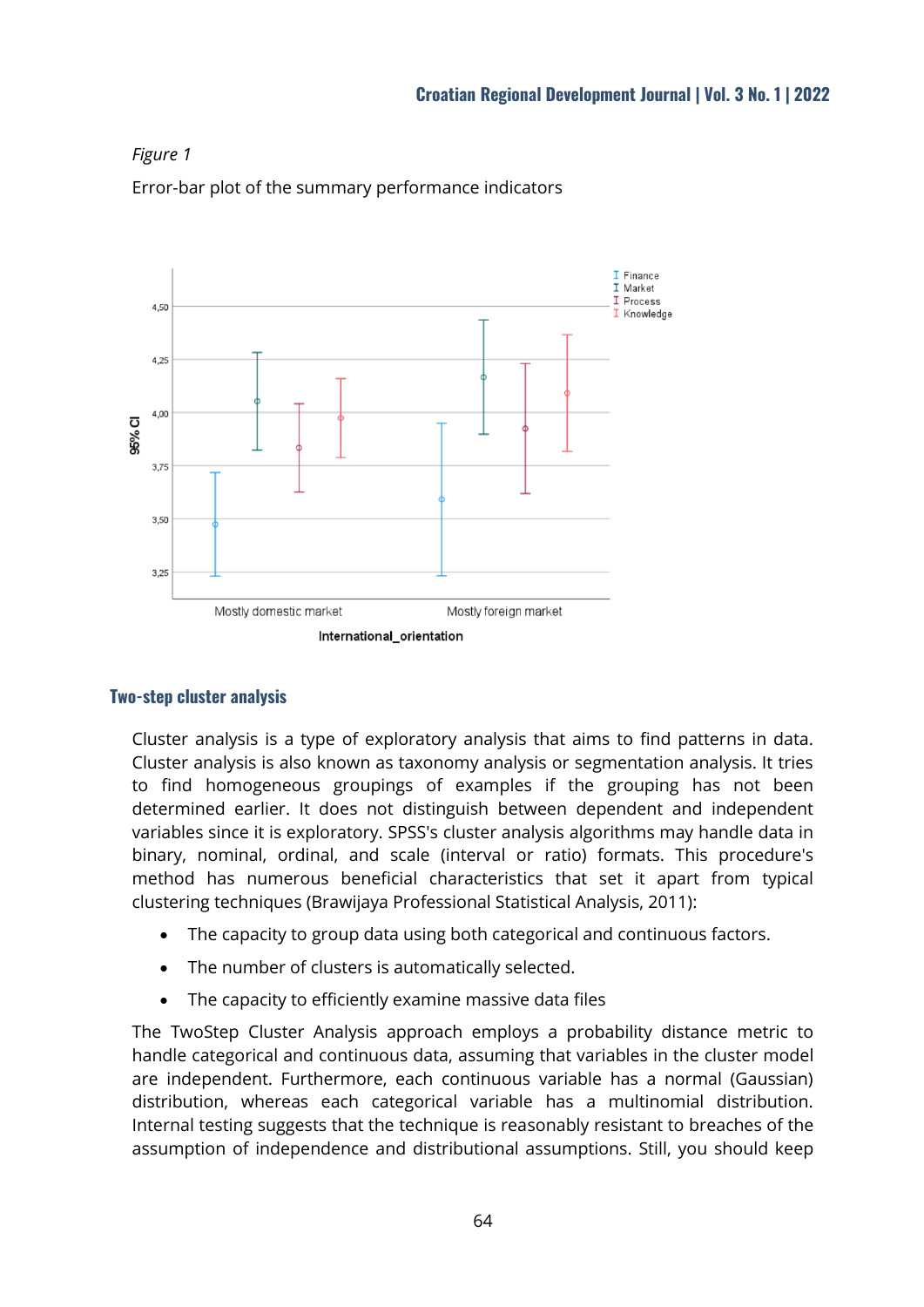track of how effectively these assumptions are satisfied. The algorithm is conducted in two phases (Brawijaya Professional Statistical Analysis, 2011):

Step 1. The first step in the technique is to create a Cluster Features (CF) Tree. The tree starts with the first case, placed in a leaf node at the tree's root, and provides variable information about that instance. Based on its resemblance to existing nodes and using the distance measure as the similarity criteria, each subsequent example is either added to an existing node or establishes a new node. A summary of variable information about several cases is included in a node that contains multiple cases. As a result, the CF tree serves as a concise overview of the data file.

Step 2. An agglomerative clustering technique is used to group the CF tree's leaf nodes. A variety of solutions may be created using agglomerative clustering. Each of these cluster solutions is compared using Schwarz's Bayesian Criteria (BIC) or the Akaike Information Criterion (AIC) as the clustering criterion to determine which number of clusters is "optimal."

The results indicate that the two-step cluster analysis extracted 2 clusters for 4 inputs. The first cluster size includes 48.3% of the respondents, while the second cluster size is 51.7%. Furthermore, the analysis includes cluster quality testing. From here, it can be observed that the silhouette measures of cohesion and separation have an approximate value of 0.5, which is considered acceptable for a benchmark of 0.3 (Yong & Pearce, 2013).



*Figure 2*

Two-step cluster analysis results

Figure 3 shows the cluster results across the business performance summary indicators to extend the analysis. It can be observed the clustering algorithm identified 2 clusters in which the first includes 31 respondents and the second 29 for four different business performance inputs.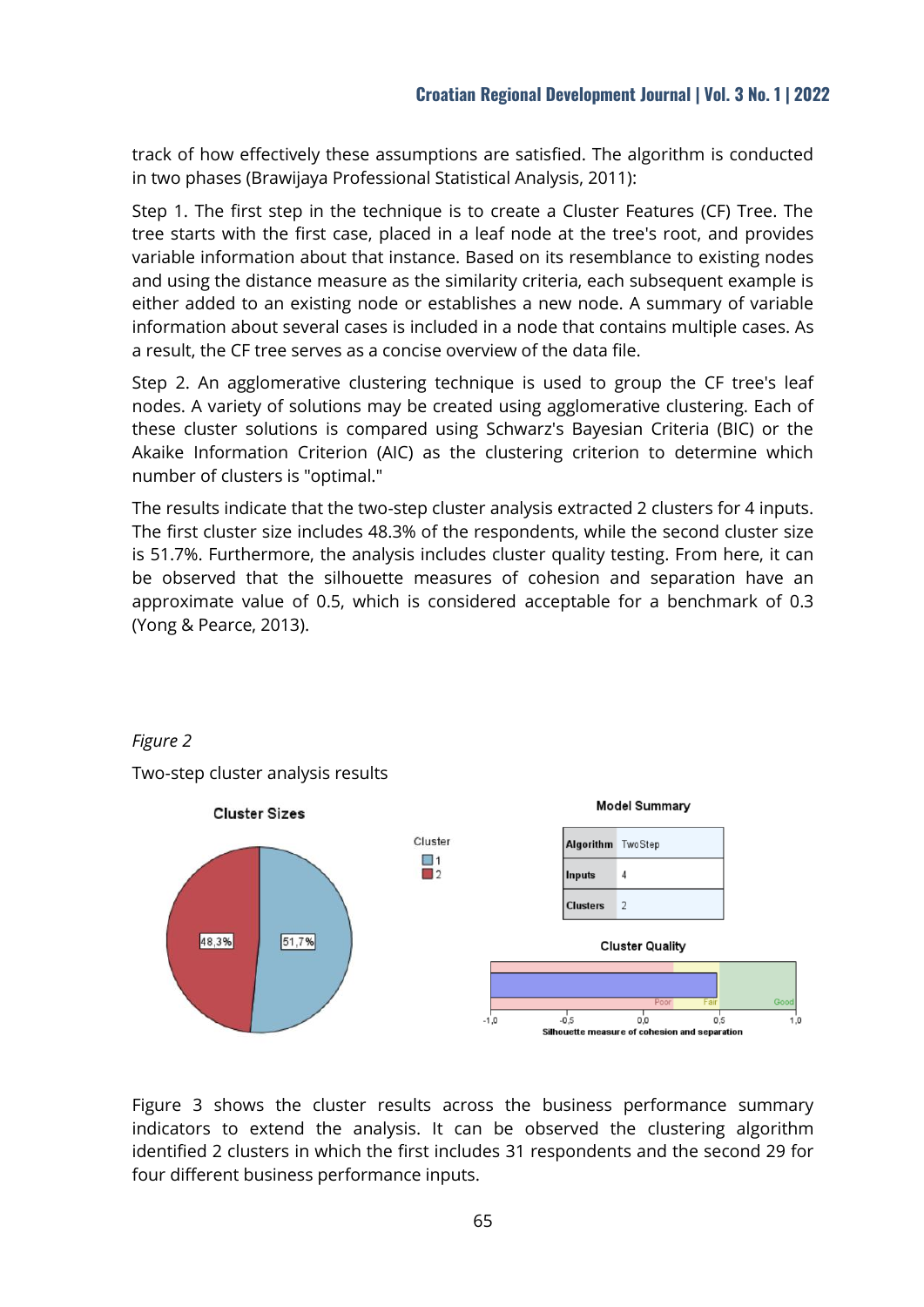# *Figure 3*



Cluster results across the business performance summary indicators

Figure 3 also presents the predictor's importance: for financial performance, this value is 0.8, suggesting the highest importance of the included inputs, and 0.2 for market performance and processes success as predictors with the lowest importance according to the respondents across the two clusters. The highest difference between the selected inputs in terms of mean scores can be observed in the financial performance for Cluster 1, the value is 4.05, and in Cluster 2, the value is 2.94. Furthermore, Figure 3 demonstrates that the predictors' cell distribution of records is significantly divergent across the clusters.

## **Relationship between cluster membership and international vs. domestic market orientation**

Table 4 shows the crosstabulation of the International vs. domestic market orientation and the TwoStep Cluster solution. The comparison aims to associate respondents' international and domestic market orientation preferences. The solution suggests that in Cluster 1, the preference is towards the international market (59,1%), while in Cluster 2, the predisposition is towards the domestic market (52,6%), with 51,7% percent of records in Cluster 1 and 48,3% of records included in Cluster 2. Results indicate a relationship between the Predominant market orientation and the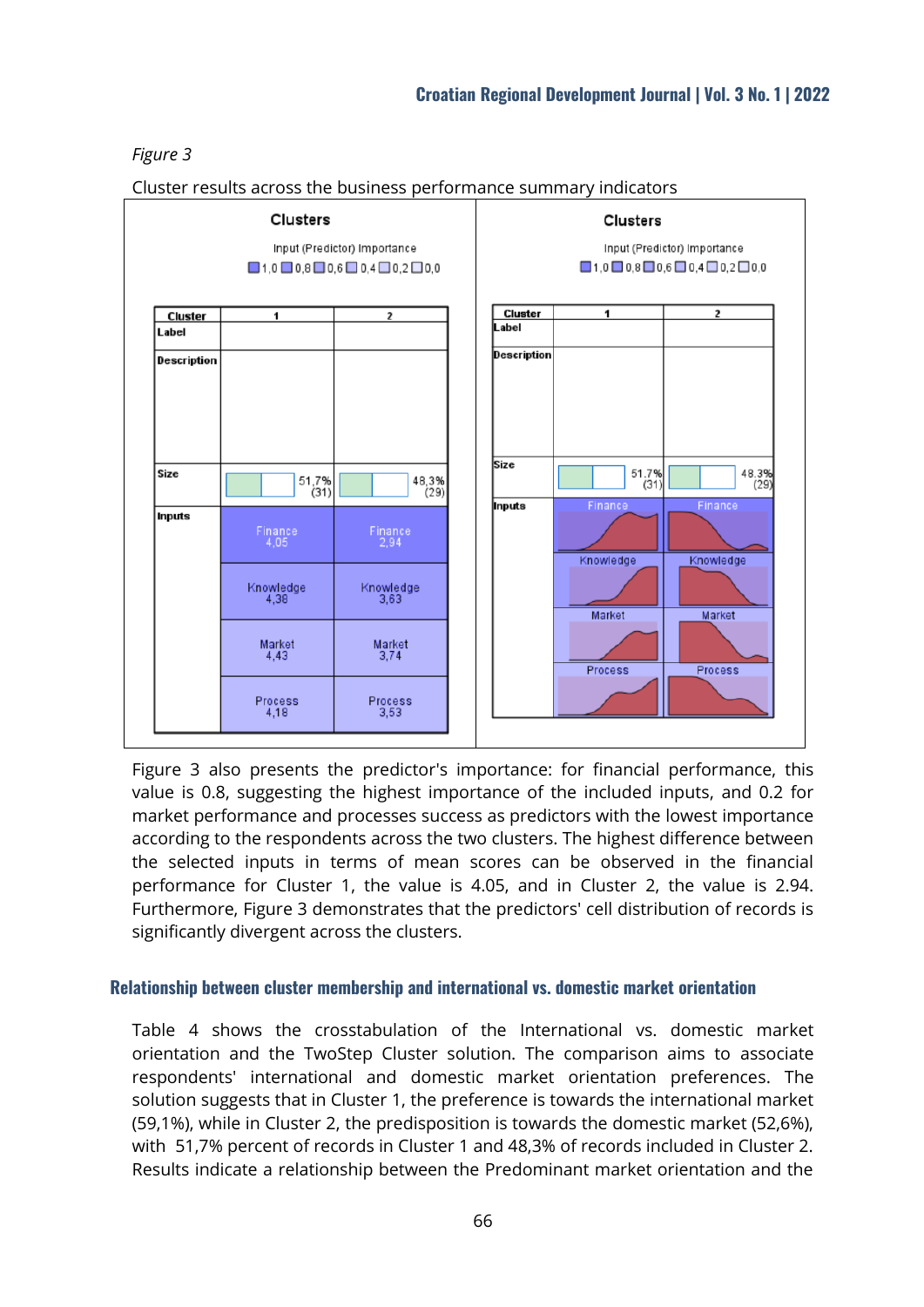Business Performance, since the Cluster 1 companies, which are mostly domesticoriented, also have lower values of business performance indicators. The opposite is true; the Cluster 2 companies, which are mostly internationally oriented, also have lower values of business performance indicators. Although the chi-square did not indicate that the observed difference is statistically significant (chi-square=0.767, pvalue=0.381), we believe that this result is preliminary relevant and provides a direction for further research.

# *Table 4*

Crosstabulation of the International vs. domestic market orientation and the TwoStep Cluster solution

| International vs. domestic market orientation * TwoStep Cluster Number<br>Crosstabulation |                                |           |                                  |        |  |  |
|-------------------------------------------------------------------------------------------|--------------------------------|-----------|----------------------------------|--------|--|--|
|                                                                                           |                                |           | <b>TwoStep Cluster</b><br>Number |        |  |  |
|                                                                                           |                                | Cluster 1 | Cluster 2                        | Total  |  |  |
| International<br>vs. domestic                                                             | Mostly domestic<br>market      | 47.4%     | 52.6%                            | 100,0% |  |  |
| market<br>orientation                                                                     | Mostly international<br>market | 59.1%     | 40.9%                            | 100,0% |  |  |
| Total                                                                                     |                                | 51,7%     | 48.3%                            | 100.0% |  |  |

# **Conclusion**

Businesses need to consider goals for time, quality, performance, and service and then transform these objectives into precise measurements to put the balanced scorecard to effect. This paper contributes to the existing literature by providing insight into the managers' perspectives in Croatia on international markets using a questionnaire based on a four-dimension approach. The obtained results from the two-step cluster analysis extracted 2 clusters for 4 inputs. The first cluster size included 48.3% of the respondents for domestic market orientation, while the second cluster size was 51.7% for international market orientation. It was observed that the respondents from companies that are oriented to the domestic market mostly agreed with the T3 particle or quality of products/services within the dimension of market performance (average score 4.21) and agreed the least with the F2 particle or realized profit from the dimension of financial performance (average score 3.45).

On the other side, respondents from international market-oriented companies largely agreed with the T1 particle or customer satisfaction within the dimension of market performance (average rating 4.27). The least agreed with the particle F3 or return on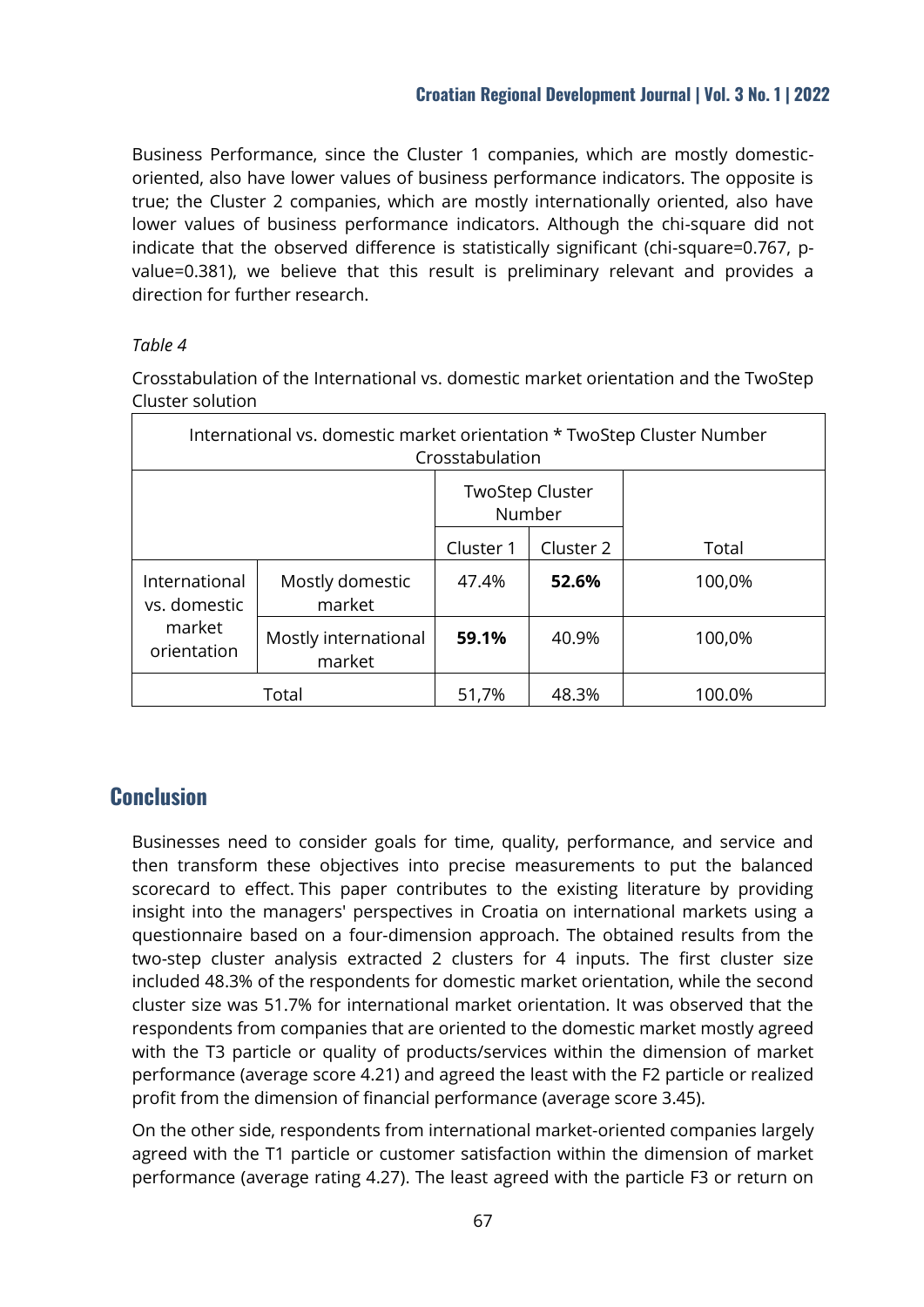### **Croatian Regional Development Journal | Vol. 3 No. 1 | 2022**

investment within the financial performance dimension (average score 3.55). The research presented the average values of corporate performance assessments evaluated by a balanced scorecard system in the firm's international orientation. Additionally, the respondents from domestic-market companies primarily agreed with the dimensions of market performance components (average score 4.05). In contrast, international-market companies predominantly agreed with the particles from the dimensions market performance (average score 4.17) and knowledge and employees (average score 4.09). Given that the questionnaire was used to meet the researcher's needs, it is important to note that the respondents' responses may be biased and thus have an impact on the empirical study's findings.

The research is limited to managers in Croatia; thus, it is recommended that future research: (i) enlarge the scope of the research by using a larger number of variables (ii) some additional components and variables may affect the comparing association between the markets that were not included and tested in this study. In this regard, future research could consider such dimensions, all to expand the research framework and increase knowledge about the effects of the system of balanced scorecard system in domestic and international markets, (iii) the research was limited to cross-sectional data used to determine the current state of the key performance indicators in terms of a balanced scorecard system. To this end, it is necessary to consider a longitudinal research methodology that should collect data for a certain period, (iv) the sample size limits the generalization of research findings. It is suggested that future studies in this area improve the generalization of research by expanding the incentives for more businesses to be included at the regional level.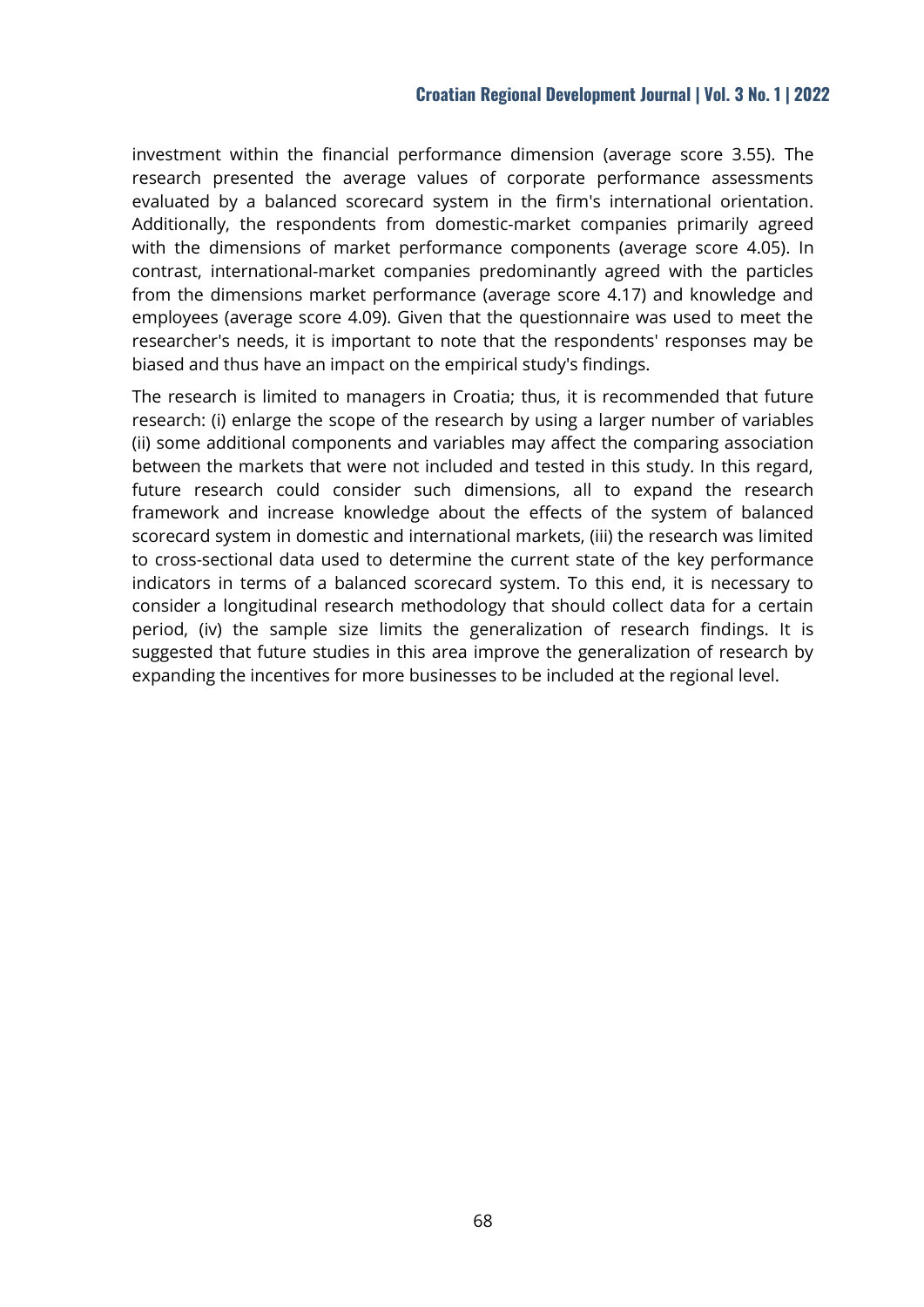# **References**

Abrahamson, E. (1996). Management Fashion. Academy of Management Review, 21, 254-285.

Alavi, M. and Leidner, D.E. (2001). Knowledge Management and Knowledge Management Systems: Conceptual Foundations and Research Issues. MIS Quarterly, 25, 107-136.

Albertini, E. (2013). Does environmental management improve financial performance? A meta-analytical review. Organization & Environment, 26(4), 431-457.

Amaratunga, D. & Baldry, D. & Sarshar, M. (2001). Process improvement through performance measurement. Work Study. 50. 179-189.

Balocco, R., Ciappini, A., & Corso, M. (2012). The impact of ICT sourcing on ICT organisation, competences and continuous innovation. International Journal of Technology Management 8, 60(3/4), 179-201.

Banker, Rajiv & Chang, Hsihui & Pizzini, Mina. (2004). The Balanced Scorecard:Judgmental Effects of Performance Measures Linked to Strategy. Accounting Review, 79, 1-23.

Barković, D. (1996). Nekoliko aspekata u fuzzy odlučivanju. Ekonomski vjesnik, 9, 1-2; 57-61.

Barković, D. (1998). Nobelova nagrada za ekonomiju. Poslovna analiza i upravljanje, 3, 10-11; 36-42

Basten, D., Joosten, D., & Mellis, W. (2011). Managers' perceptions of information system project success. Journal of Computer Information Systems, 52(2), 12-21.

Bedford, D.S., Brown, D.A., Malmi, T., Sivabalan, P. (2008). Balanced scorecard design and performance impacts: some Australian evidence. Dostupno na: <https://opus.lib.uts.edu.au/research/handle/10453/10260> [1.10.2014.]

Belak, V. (2002). Osnove profesionalnog računovodstva.

Bellec, P., Rosa-Neto, P., Lyttelton, O. C., Benali, H., & Evans, A. C. (2010). Multi-level bootstrap analysis of stable clusters in resting-state fMRI. Neuroimage, 51(3), 1126- 1139.

Blaschke, L. M. (2012). Heutagogy and Lifelong Learning: A Review of Heutagogical Practice and Self-Determined Learning. International Review of Research in Open and Distance Learning, 13, 56-71.

Brawijaya Professional Statistical Analysis. (2011). Two-Step Cluster Analysis.

Chen, Y. (2020). Improving market performance in the digital economy. China Economic Review, 62, 101482.

Coughlan, A.T. and Schmidt, R.M. (1985) Executive Compensation, Management Turnover and Firm Performance An Empirical Investigation.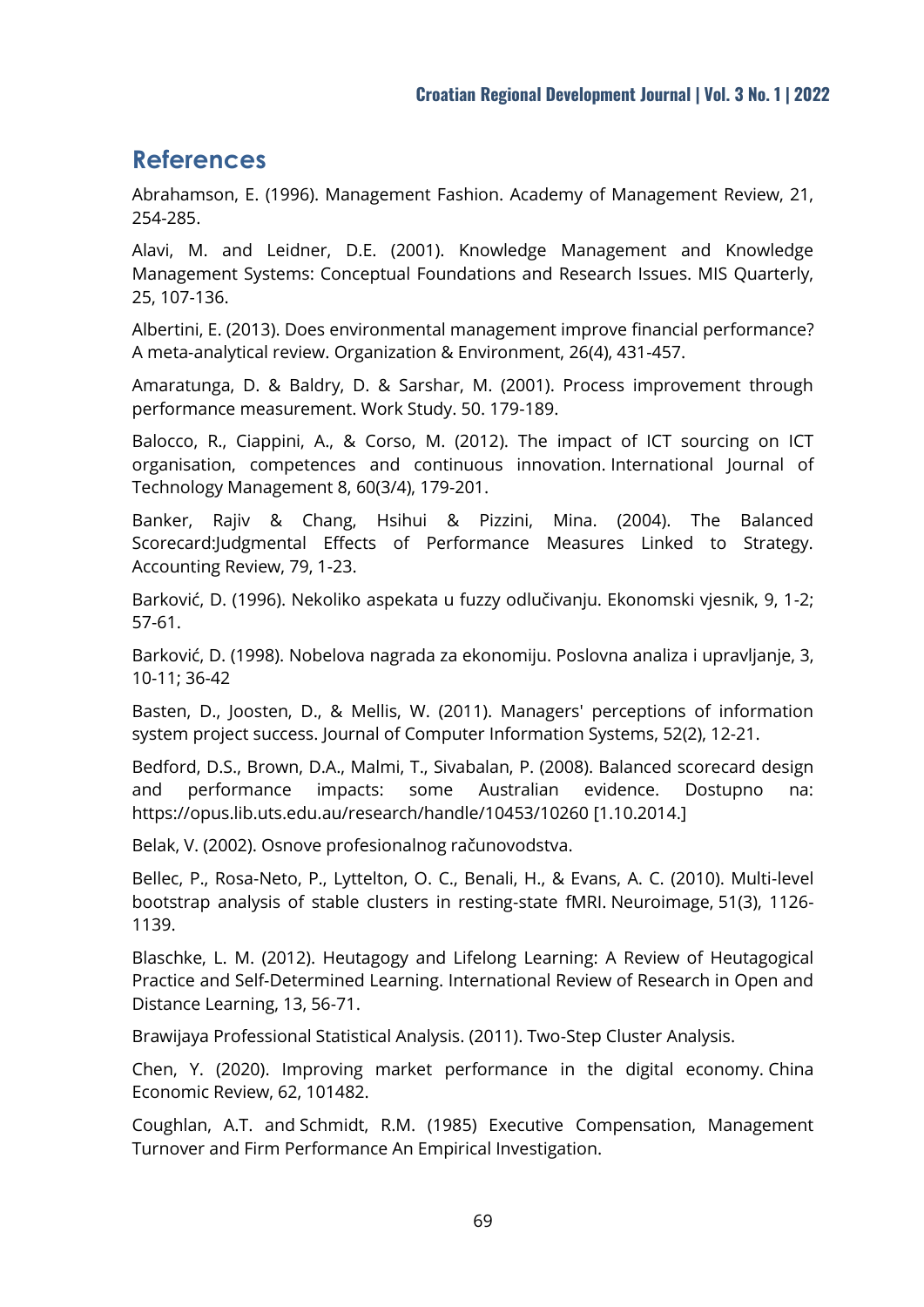Figge, F. & Hahn, T. & Schaltegger, S. & Wagner, M. (2002). The Sustainability Balanced Scorecard – Linking Sustainability Management to Business Strategy. Business Strategy and the Environment, 11.

Galant, A., & Cadez, S. (2017). Corporate social responsibility and financial performance relationship: a review of measurement approaches. Economic research-Ekonomska istraživanja, 30(1), 676-693.

Halilović, E., Šehić, D. (2008). Balanced scorecard metoda u funkciji povezivanja strategije i operativnih aktivnosti preduzeća. Zbornik radova Ekonomskog fakulteta u Sarajevu, 28, pp. 344-364.

Hasan, R. U., & Chyi, T. M. (2017). Practical application of Balanced Scorecard-A literature review. Journal of Strategy and Performance Management, 5(3), 87.

Hoque, Z. and James, W. (2000). Linking Balanced Scorecard Measures to Size and Market Factors Impact on Organizational Performance.

Ittner, Ch., Larcker, D. & Randall, T. (2003). Performance Implications of Strategic Performance Measurement in Financial Service Firms. Accounting, Organizations and Society. 28. 715-741.

James, W. & Hoque, Z. (2000). Linking Balanced Scorecard Measures to Size and Market Factors: Impact on Organizational Performance. Journal of Management Accounting Research. 12.

Jensen, MC. (2001). Value maximization, stakeholder theory, and the corporate objective function. European Financial Management 7, 297-317.

Kaplan, R. S. (2009). Conceptual foundations of the balanced scorecard. Handbooks of management accounting research, 3, 1253-1269.

Kaplan, R.S. and Norton, D.P. (1996). Strategic learning & the balanced scorecard. Strategy & Leadership, 24(5).

Kaplinsky, R., (2000). [Globalisation and Unequalisation: What Can Be Learned from](https://econpapers.repec.org/RePEc:taf:jdevst:v:37:y:2000:i:2:p:117-146)  [Value Chain Analysis?.](https://econpapers.repec.org/RePEc:taf:jdevst:v:37:y:2000:i:2:p:117-146) Journal of Development Studies, 37(2), 117-146.

Kenett, R. S., Rahav, E., & Steinberg, D. M. (2006). Bootstrap analysis of designed experiments. Quality and Reliability Engineering International, 22(6), 659-667.

[Kennerley, M.](https://www-emerald-com.ezproxy.nsk.hr/insight/search?q=Mike%20Kennerley) and [Neely, A.](https://www-emerald-com.ezproxy.nsk.hr/insight/search?q=Andy%20Neely) (2003). Measuring performance in a changing business environment", [International Journal of Operations & Production Management,](https://www-emerald-com.ezproxy.nsk.hr/insight/publication/issn/0144-3577) 23(2), 213-229.

Kim, D. Y., Kumar, V., & Murphy, S. A. (2010). European foundation for quality management business excellence model: an integrative review and research agenda. International Journal of Quality & Reliability Management.

Križmarić, Ž. (2014). Strateški menadžment u korelaciji s upravljanjem radnom uspješnošću i oblikovanjem poslova. Tehnički glasnik, 8(1), 48-52.

Krogh, G. & Nonaka, I. & Rechsteiner, L. (2012). Leadership in Organizational Knowledge Creation: A Review and Framework. Journal of Management Studies, 49.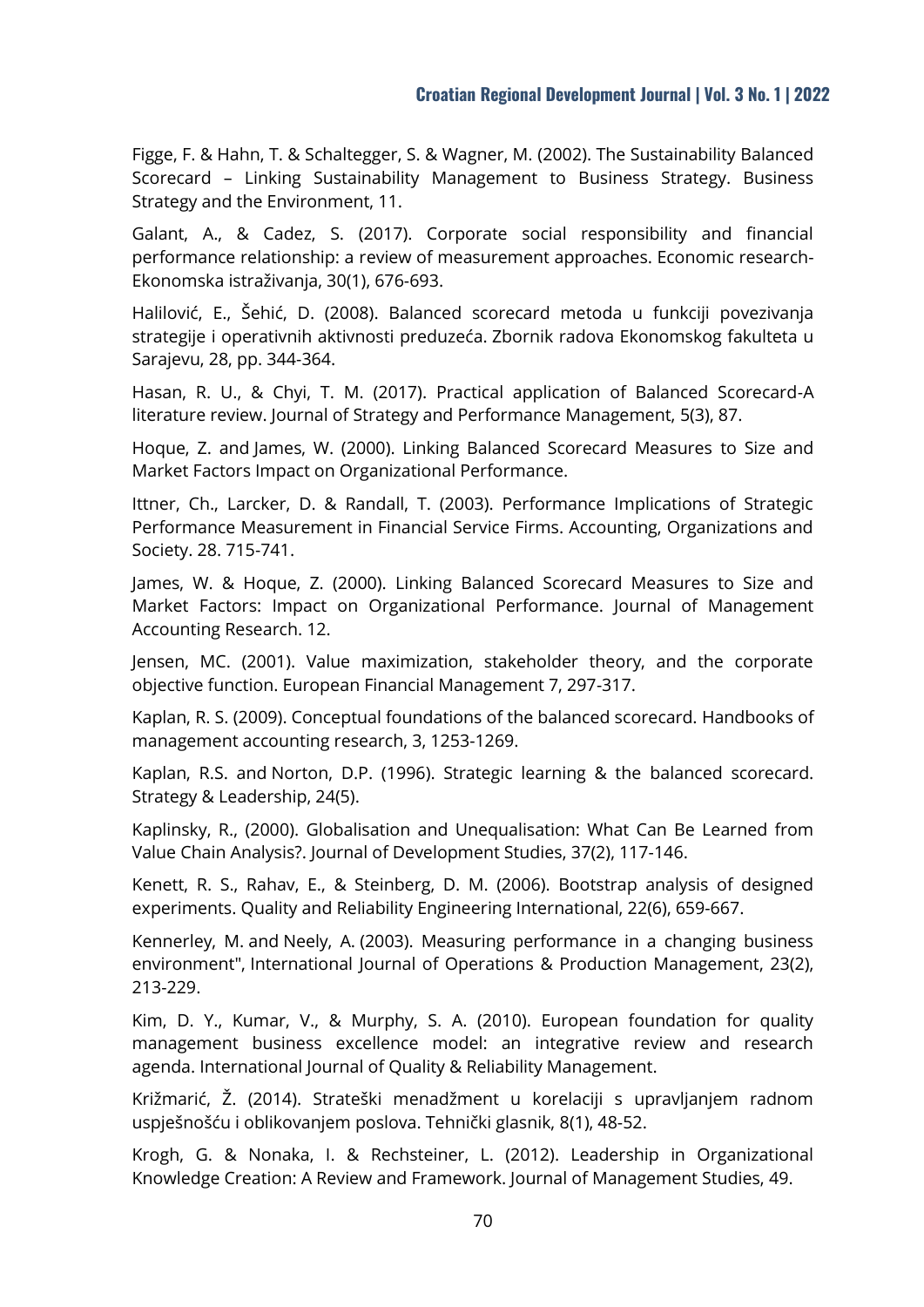Lawrie, G. & Cobbold, I. (2004). Third-generation balanced scorecard: Evolution of an effective strategic control tool. International Journal of Productivity and Performance Management, 53, 611-623.

Lew, Y.K. & Sinkovics, R. (2013). Crossing Borders and Industry Sectors: Behavioral Governance in Strategic Alliances and Product Innovation for Competitive Advantage. Long Range Planning, 46, 13–38.

Lu, D., Betts, A., & Croom, S. (2011). Re-investigating business excellence: Values, measures and a framework. Total Quality Management & Business Excellence, 22(12), 1263-1276.

Madsen, D. & Slåtten, K. (2013). The Role of the Management Fashion Arena in the Cross-National Diffusion of Management Concepts: The Case of the Balanced Scorecard in the Scandinavian Countries. Administrative Sciences, 3, 110-142.

Madsen, D. Ø., & Stenheim, T. (2015). The Balanced Scorecard: A review of five research areas. American Journal of Management, 15(2), 24-41.

Malina, Mary & Selto, Frank. (2001). Communicating and Controlling Strategy: An Empirical Study of the Effectiveness of the Balanced Scorecard. Journal of Management Accounting Research, 13.

Malmi, T. (2001). Balanced Scorecards in Finnish Companies: A Research Note. Management Accounting Research. 12, 207-220.

Maltz, A. & Shenhar, A. & Reilly, R. (2003). Beyond the Balanced Scorecard:: Refining the Search for Organizational Success Measures. Long Range Planning. 187-204.

Margolis, J.D., Elfenbein, H.A. and Walsh, J.P. (2007), "Does it pay to be good? A meta‐ analysis and redirection of research on the relationship between corporate social and financial performance", working paper, Harvard Business School, Boston, MA.

Markus, M. L., & Jacobson, D. D. (2010). Business process governance. In Handbook on business process management 2 (pp. 201-222). Springer, Berlin, Heidelberg.

Marsh, D., & McConnell, A. (2010). Towards a framework for establishing policy success. Public administration, 88(2), 564-583.

Martínez‐Ferrero, J., & Frias‐Aceituno, J. V. (2015). Relationship between sustainable development and financial performance: international empirical research. Business Strategy and the Environment, 24(1), 20-39.

Martinsons, M., Davison, R., & Tse, D. (1999). The balanced scorecard: a foundation for the strategic management of information systems. Decision Support Systems, 25, 71-88.

Moon, M.. (2000). Organizational Commitment Revisited in New Public Management: Motivation, Organizational Culture, Sector, and Managerial Level. Public Performance & Management Review, 24, 177.

Niven, P. (2007). Balanced Scorecard: Korak po korak. Zagreb: Masmedia.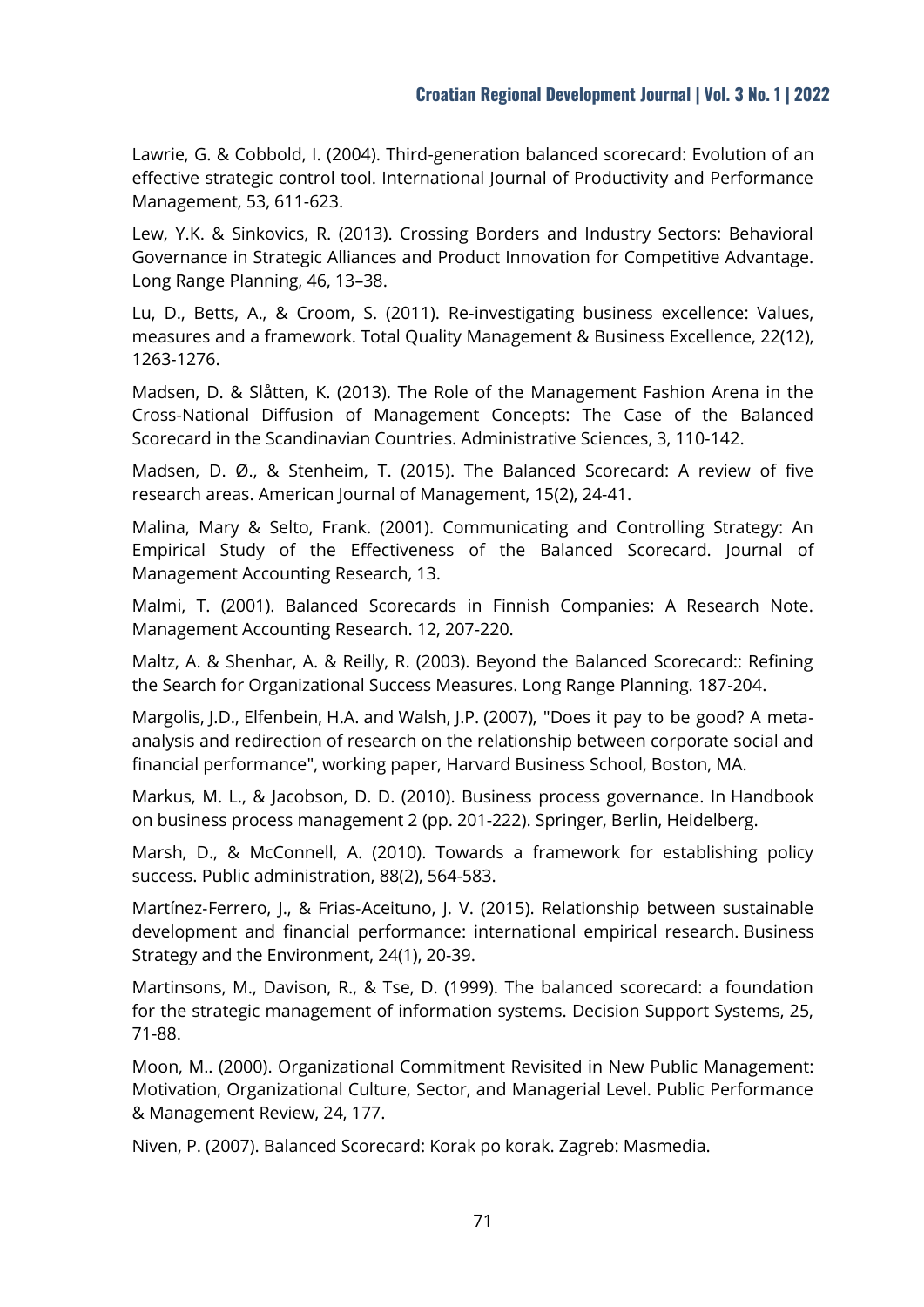Nørreklit, H. (2003). The balance scorecard – what is the score?. Accounting Organization and Society, 28(6).

Olson, E. and Slater, S. (2002). The Balanced Scorecard, Competitive Strategy, and Performance. Business Horizons. 45. 11-16.

Orsag, S. (1997). Vrednovanje poduzeća. [Infoinvest,](https://katalog.kgz.hr/pagesresults/rezultati.aspx?&searchById=1&age=0&spid0=1&spv0=&fid0=4&fv0=Infoinvest) 225-228.

Osmanagić Bedenik, N. (1993). Potencijali poduzeća : analiza i dijagnoza potencijala u poslovanju poduzeća. Biblioteka Management, 1(3).

Parmenter, D. (2010). Key Performance Indicators: Developing, Implementing, and Using Winning KPIs. John Wiley & Sons, Hoboken.

Perrini, F., Russo, A., Tencati, A., & Vurro, C. (2011). Deconstructing the relationship between corporate social and financial performance. Journal of Business Ethics, 102(1), 59-76.

Porter, L., & Tanner, S. (2012). Assessing business excellence. Routledge.

Psomas, E., Kafetzopoulos, D., & Gotzamani, K. (2018). Determinants of company innovation and market performance. The TQM Journal.

Quesado, P. R., Aibar Guzmán, B., & Lima Rodrigues, L. (2018). Advantages and contributions in the balanced scorecard implementation. Intangible capital, 14(1), 186-201.

Ritala, P. (2012). Coopetition strategy–when is it successful? Empirical evidence on innovation and market performance. British Journal of management, 23(3), 307-324.

Rompho, N. (2011). Why the balanced scorecard fails in SMEs: A case study. International Journal of Business and Management, 6(11), 39.

Sarkis, J. (2012). A boundaries and flows perspective of green supply chain management. Supply Chain Management, 17, 202-216.

Sikavica, P., Bahtijarević-Šiber, F. and Pološki Vokić, N. (2008). Temelji menadžmenta, Školska knjiga.

Sim, K. & Koh, H. (2001). Balanced scorecard: A rising trend in strategic performance measurement. Measuring Business Excellence, 5, 18-27.

Speckbacher, G. & Bischof, J. & Pfeiffer, T. (2003). A Descriptive Analysis on the Implementation of Balanced Scorecards in German-Speaking Countries. Management Accounting Research, 14, 361-388.

Spee, P. & Jarzabkowski, P. (2009). Strategic planning as communicative process. Organization Studies, 32.

Srivastava, R. & Shervani, T. & Fahey, L. (1998). Market-Based Assets and Shareholder Value: A Framework for Analysis. Journal of Marketing, 62.

Sturdy, A. (2004). The Adoption of Management Ideas and Practices: Theoretical Perspectives and Possibilities. Management Learning, 35, 155-179.